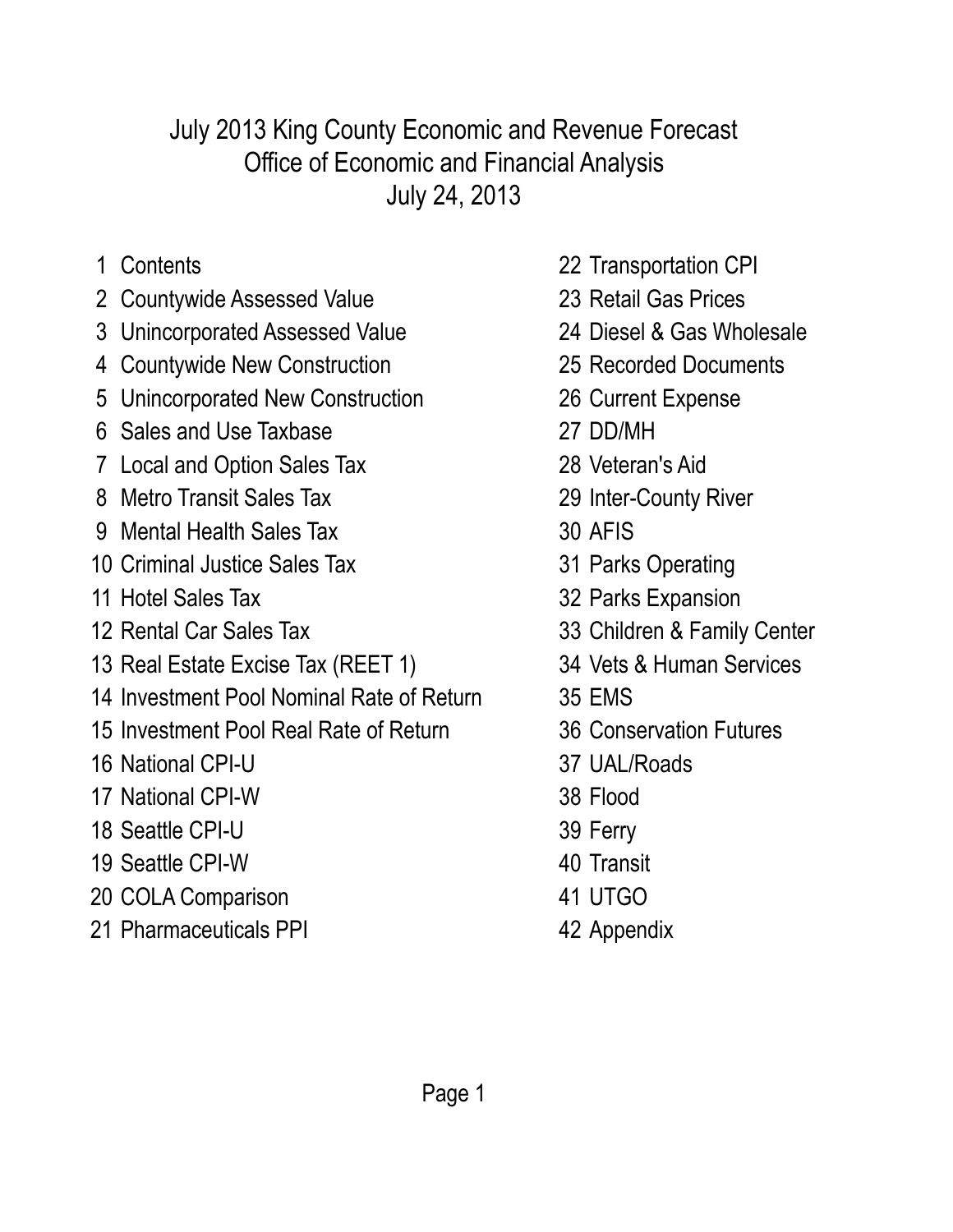| <b>Tax Year</b> | Value           | <b>Annual Growth</b> | <b>Change from March</b><br>2013 Forecast |
|-----------------|-----------------|----------------------|-------------------------------------------|
| 2003            | 224,994,598,207 |                      | $0.00\%$                                  |
| 2004            | 235,834,254,382 | 4.82%                | 0.00%                                     |
| 2005            | 248,911,782,322 | 5.55%                | 0.00%                                     |
| 2006            | 270,571,089,672 | 8.70%                | $0.00\%$                                  |
| 2007            | 298,755,199,059 | 10.42%               | 0.00%                                     |
| 2008            | 340,995,439,590 | 14.14%               | 0.00%                                     |
| 2009            | 386,889,727,940 | 13.46%               | 0.00%                                     |
| 2010            | 341,971,517,510 | $-11.61%$            | 0.00%                                     |
| 2011            | 330,414,998,630 | $-3.38%$             | 0.00%                                     |
| 2012            | 319,460,937,270 | $-3.32%$             | $0.00\%$                                  |
| 2013            | 314,746,206,667 | $-1.48%$             | 0.00%                                     |
| 2014            | 333,923,628,048 | 6.09%                | 2.21%                                     |
| 2015            | 352,825,869,174 | 5.66%                | 3.11%                                     |
| 2016            | 364,742,458,187 | 3.38%                | 3.20%                                     |
| 2017            | 376,642,077,599 | 3.26%                | 3.27%                                     |
| 2018            | 390,017,769,945 | 3.55%                | 2.60%                                     |
| 2019            | 405,253,078,976 | 3.91%                | 2.60%                                     |
| 2020            | 421,928,287,800 | 4.11%                | 2.29%                                     |
| 2021            | 440,549,960,034 | 4.41%                | 2.14%                                     |
| 2022            | 459,236,306,230 | 4.24%                | 1.77%                                     |

# July 2013 Countywide Assessed Value Forecast Office of Economic and Financial Analysis

Notes:

1. Includes both taxable and non-taxable value.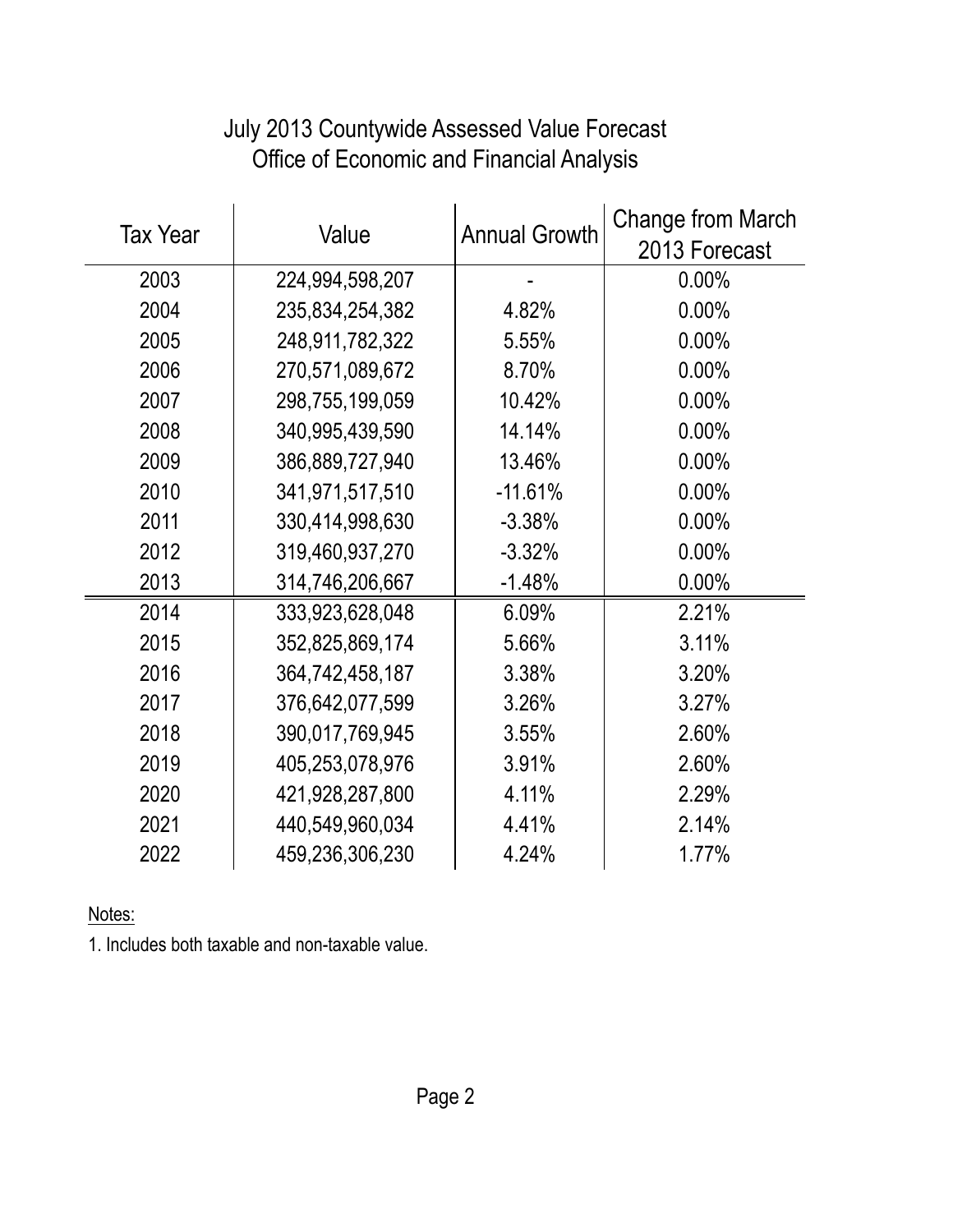|                 | Value             |                      | <b>Change from March</b> |
|-----------------|-------------------|----------------------|--------------------------|
| <b>Tax Year</b> |                   | <b>Annual Growth</b> | 2013 Forecast            |
| 2003            | 34, 121, 588, 670 |                      | $0.00\%$                 |
| 2004            | 36,002,180,790    | 5.51%                | 0.00%                    |
| 2005            | 38,388,375,100    | 6.63%                | $0.00\%$                 |
| 2006            | 41,286,880,590    | 7.55%                | 0.00%                    |
| 2007            | 45, 145, 645, 420 | 9.35%                | $0.00\%$                 |
| 2008            | 50,369,419,770    | 11.57%               | 0.00%                    |
| 2009            | 52,536,624,390    | 4.30%                | 0.00%                    |
| 2010            | 43,743,564,380    | $-16.74%$            | 0.00%                    |
| 2011            | 39,449,376,050    | $-9.82%$             | 0.00%                    |
| 2012            | 32,758,485,327    | $-16.96%$            | $0.00\%$                 |
| 2013            | 30,016,733,778    | $-8.37%$             | 0.00%                    |
| 2014            | 30,792,595,894    | 2.58%                | 2.69%                    |
| 2015            | 32,170,460,657    | 4.47%                | 7.28%                    |
| 2016            | 31,687,373,494    | $-1.50%$             | 2.53%                    |
| 2017            | 31,146,268,345    | $-1.71%$             | $-1.85%$                 |
| 2018            | 30,788,310,532    | $-1.15%$             | $-6.47%$                 |
| 2019            | 31,801,814,449    | 3.29%                | $-6.36%$                 |
| 2020            | 32,859,351,598    | 3.33%                | $-6.74%$                 |
| 2021            | 34, 107, 432, 802 | 3.80%                | $-6.92%$                 |
| 2022            | 35,379,279,242    | 3.73%                | $-7.36%$                 |

## July 2013 Unincorporated Assessed Value Forecast Office of Economic and Financial Analysis

Notes:

1. Includes taxable value only.

2. Unincorporated assessed values are affected by annexations (see appendix).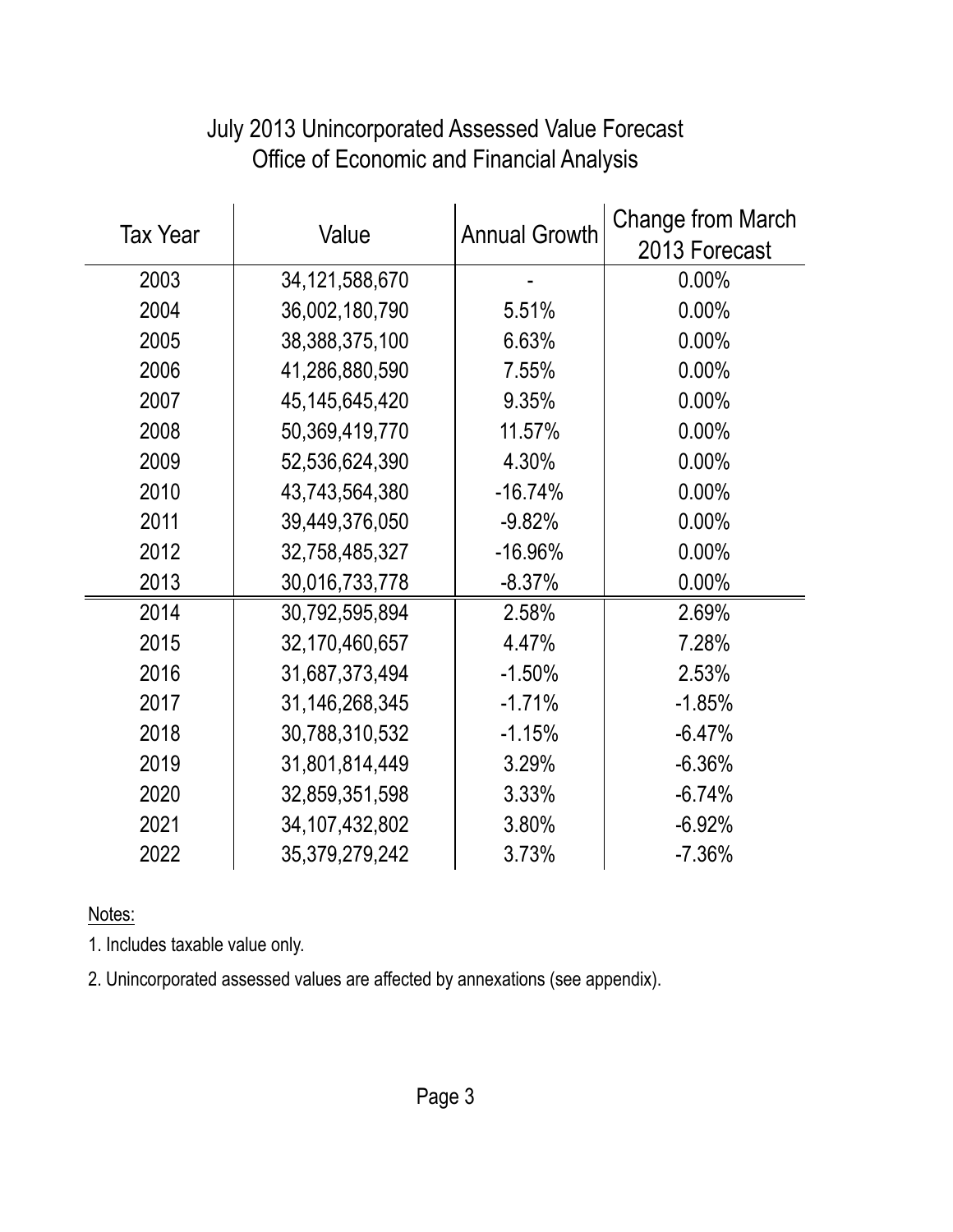| <b>Tax Year</b> | Value            | <b>Annual Growth</b> | Change from March<br>2013 Forecast |
|-----------------|------------------|----------------------|------------------------------------|
| 2003            | 3,719,900,000    |                      | 0.00%                              |
| 2004            | 4,201,000,000    | 12.93%               | 0.00%                              |
| 2005            | 4,292,400,000    | 2.18%                | 0.00%                              |
| 2006            | 4,964,300,000    | 15.65%               | 0.00%                              |
| 2007            | 5,950,400,000    | 19.86%               | 0.00%                              |
| 2008            | 6,663,100,000    | 11.98%               | 0.00%                              |
| 2009            | 8,005,200,000    | 20.14%               | 0.00%                              |
| 2010            | 5,205,200,000    | $-34.98%$            | 0.00%                              |
| 2011            | 2,457,642,885    | $-52.78%$            | 0.00%                              |
| 2012            | 1,925,434,669    | $-21.66%$            | 0.00%                              |
| 2013            | 1,983,503,613    | 3.02%                | 0.00%                              |
| 2014            | 2, 183, 185, 142 | 10.07%               | $-1.66%$                           |
| 2015            | 2,623,966,444    | 20.19%               | 10.03%                             |
| 2016            | 3,008,231,932    | 14.64%               | 10.38%                             |
| 2017            | 3,159,780,522    | 5.04%                | 10.81%                             |
| 2018            | 3,257,755,459    | 3.10%                | 9.20%                              |
| 2019            | 3,393,492,456    | 4.17%                | 8.66%                              |
| 2020            | 3,589,556,380    | 5.78%                | 8.50%                              |
| 2021            | 3,768,830,087    | 4.99%                | 8.86%                              |
| 2022            | 3,956,243,883    | 4.97%                | 9.17%                              |

# July 2013 Countywide New Construction Forecast Office of Economic and Financial Analysis

Notes:

1. Values are local area new construction only. Changes in state assessed utility values not included.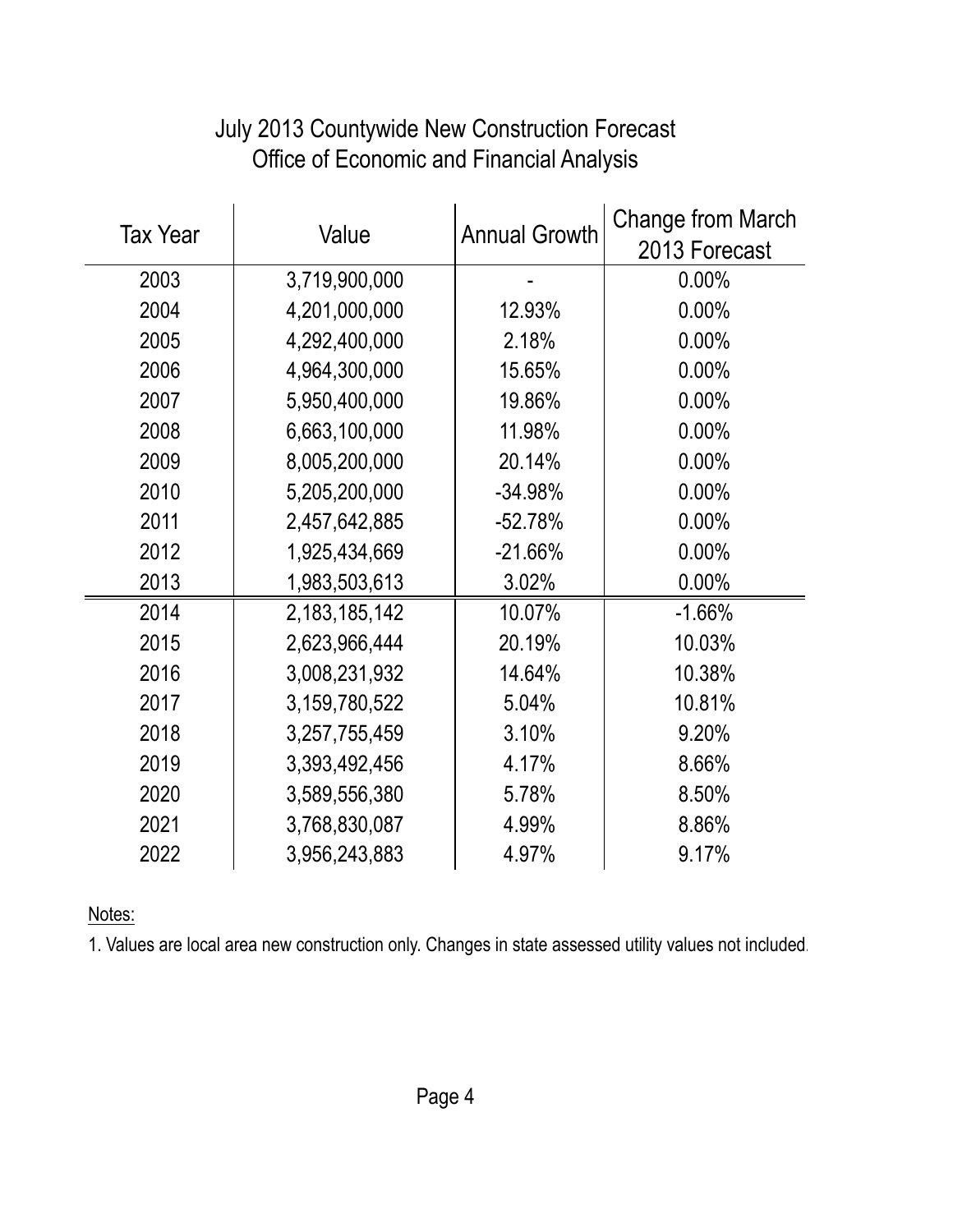| <b>Tax Year</b> |               | <b>Annual Growth</b> | Change from March |
|-----------------|---------------|----------------------|-------------------|
|                 | Value         |                      | 2013 Forecast     |
| 2003            | 678,629,389   |                      | 0.00%             |
| 2004            | 780,913,911   | 15.07%               | $0.00\%$          |
| 2005            | 1,012,943,672 | 29.71%               | $0.00\%$          |
| 2006            | 898,303,083   | $-11.32%$            | $0.00\%$          |
| 2007            | 1,051,911,167 | 17.10%               | 0.00%             |
| 2008            | 938,271,172   | $-10.80%$            | 0.00%             |
| 2009            | 821,583,000   | $-12.44%$            | $0.00\%$          |
| 2010            | 304,665,097   | $-62.92%$            | 0.00%             |
| 2011            | 267,511,475   | $-12.19%$            | 0.00%             |
| 2012            | 180,324,673   | $-32.59%$            | 0.00%             |
| 2013            | 198,251,903   | 9.94%                | $0.00\%$          |
| 2014            | 216,028,043   | 8.97%                | $-1.66%$          |
| 2015            | 259,643,730   | 20.19%               | 15.22%            |
| 2016            | 284,269,599   | 9.48%                | 10.38%            |
| 2017            | 285,704,999   | 0.50%                | 6.03%             |
| 2018            | 283,059,257   | $-0.93%$             | 0.41%             |
| 2019            | 294,853,148   | 4.17%                | $-0.09%$          |
| 2020            | 311,888,714   | 5.78%                | $-0.24%$          |
| 2021            | 327,465,415   | 4.99%                | 0.09%             |
| 2022            | 343,749,390   | 4.97%                | 0.38%             |

## July 2013 Unincorporated New Construction Forecast Office of Economic and Financial Analysis

Notes:

1. Unincorporated new construction values are affected by annexations (see appendix).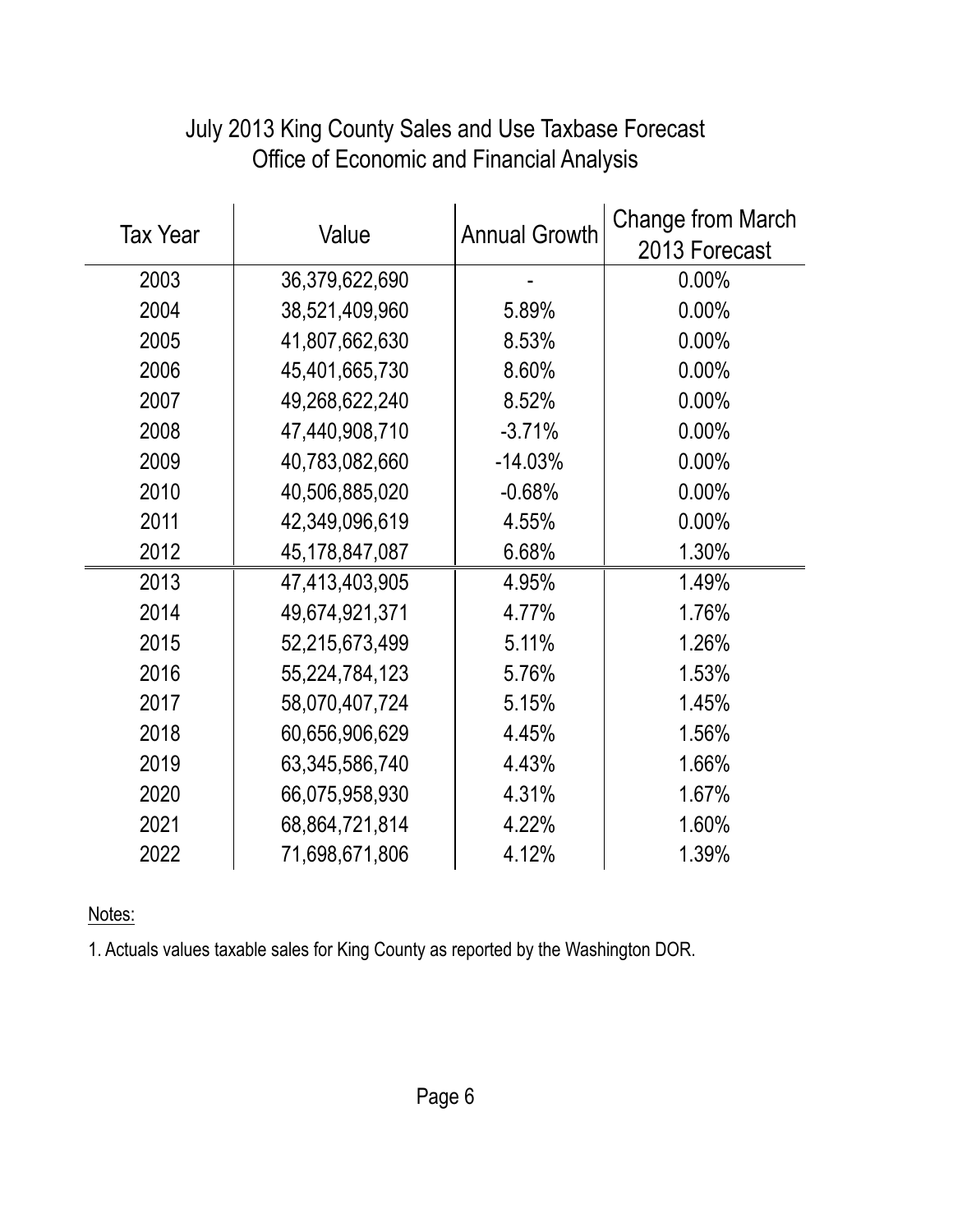| <b>Tax Year</b> | Value       | <b>Annual Growth</b> | Change from March<br>2013 Forecast |
|-----------------|-------------|----------------------|------------------------------------|
| 2003            | 68,377,899  |                      | 0.00%                              |
| 2004            | 72,588,009  | 6.16%                | 0.00%                              |
| 2005            | 78,015,175  | 7.48%                | $0.00\%$                           |
| 2006            | 83,477,704  | 7.00%                | 0.00%                              |
| 2007            | 91,912,631  | 10.10%               | 0.00%                              |
| 2008            | 87,672,896  | $-4.61%$             | 0.00%                              |
| 2009            | 76,142,480  | $-13.15%$            | 0.00%                              |
| 2010            | 76,040,263  | $-0.13%$             | $0.00\%$                           |
| 2011            | 81,032,753  | 6.57%                | 0.00%                              |
| 2012            | 83,194,189  | 2.67%                | $-0.02%$                           |
| 2013            | 87,194,260  | 4.81%                | 1.23%                              |
| 2014            | 91,315,738  | 4.73%                | 2.27%                              |
| 2015            | 95,240,651  | 4.30%                | 1.02%                              |
| 2016            | 99,469,488  | 4.44%                | 0.07%                              |
| 2017            | 103,405,488 | 3.96%                | $-1.12%$                           |
| 2018            | 107,979,396 | 4.42%                | $-1.01%$                           |
| 2019            | 112,734,889 | 4.40%                | $-0.91%$                           |
| 2020            | 117,564,690 | 4.28%                | $-0.91%$                           |
| 2021            | 122,498,398 | 4.20%                | $-0.97%$                           |
| 2022            | 127,512,589 | 4.09%                | $-1.17%$                           |

#### July 2013 Local and Option Sales Tax Forecast Office of Economic and Financial Analysis

Notes:

- 1. Distribution is 1% of taxable sales in unincorporated KC and 0.15% of taxable sales in incorporated cities.
- 2. 2011 value includes approximately \$2M in one-time sales tax amnesty proceeds.
- 3. Forecasts for 2013 and beyond are affected by annexations (see appendix).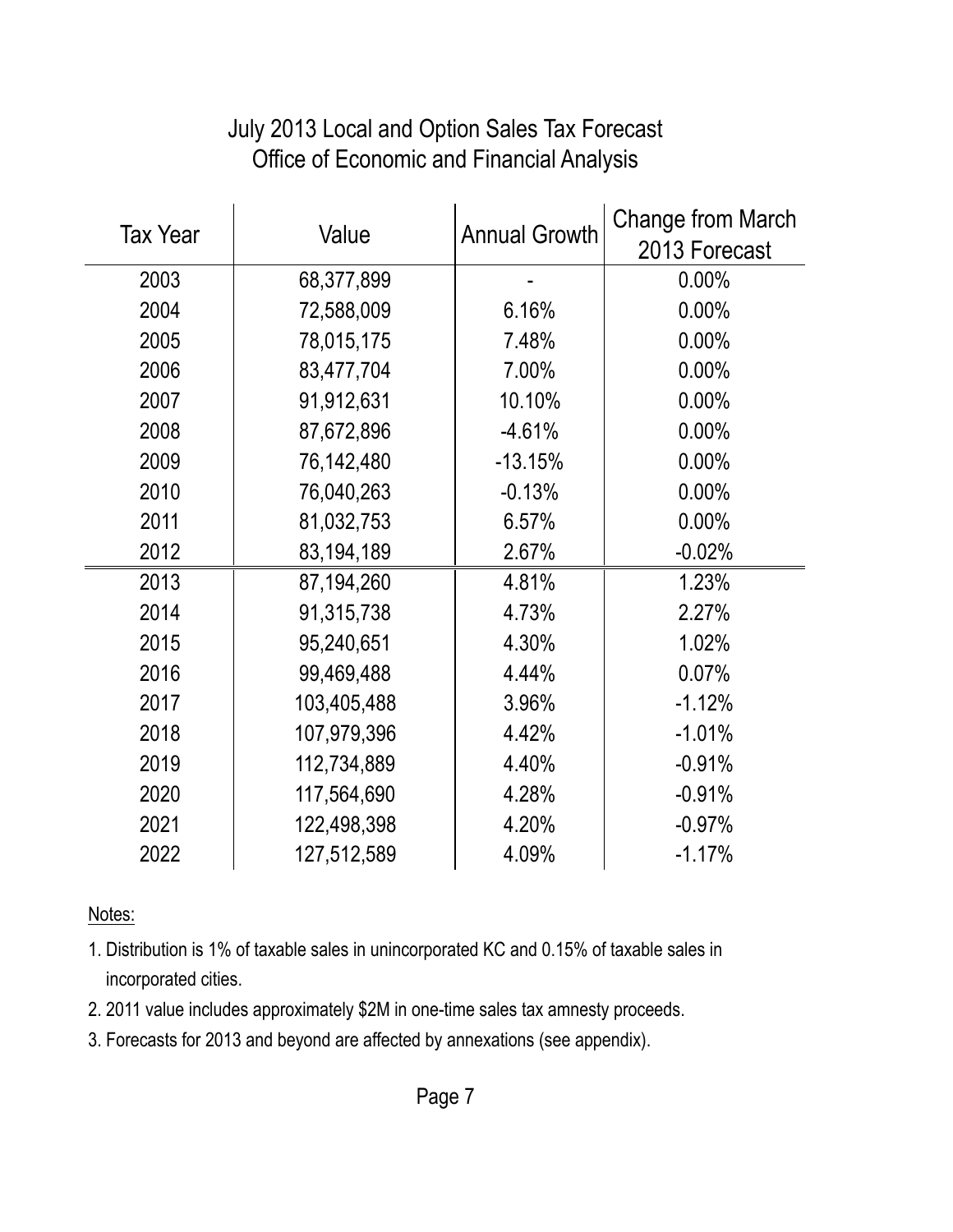#### July 2013 Metro Transit Sales Tax Forecast Office of Economic and Financial Analysis

| <b>Tax Year</b> |               |                      | Change from March |
|-----------------|---------------|----------------------|-------------------|
|                 | Value         | <b>Annual Growth</b> | 2013 Forecast     |
| 2003            | 296,747,992   |                      | $0.00\%$          |
| 2004            | 314, 192, 142 | 5.88%                | 0.00%             |
| 2005            | 341,149,234   | 8.58%                | 0.00%             |
| 2006            | 367,263,689   | 7.65%                | 0.00%             |
| 2007            | 442,042,300   | 20.36%               | 0.00%             |
| 2008            | 432,934,213   | $-2.06%$             | $0.00\%$          |
| 2009            | 376,904,266   | $-12.94%$            | 0.00%             |
| 2010            | 375,199,114   | $-0.45%$             | 0.00%             |
| 2011            | 399,483,215   | 6.47%                | 0.00%             |
| 2012            | 412,549,492   | 3.27%                | $-0.01%$          |
| 2013            | 436,424,308   | 5.79%                | 1.49%             |
| 2014            | 456,811,777   | 4.67%                | 1.75%             |
| 2015            | 479,741,955   | 5.02%                | 1.26%             |
| 2016            | 506,933,490   | 5.67%                | 1.53%             |
| 2017            | 532,643,899   | 5.07%                | 1.45%             |
| 2018            | 556,003,865   | 4.39%                | 1.56%             |
| 2019            | 580,296,875   | 4.37%                | 1.66%             |
| 2020            | 604,973,058   | 4.25%                | 1.66%             |
| 2021            | 630,184,047   | 4.17%                | 1.60%             |
| 2022            | 655,809,721   | 4.07%                | 1.43%             |

Notes:

1. Distribution is 0.9% of countywide taxable sales less sales at lodging establishments with 60 or more rooms, which are capped at 0.6%.

2. 2011 value includes approximately \$10M in one-time sales tax amnesty proceeds.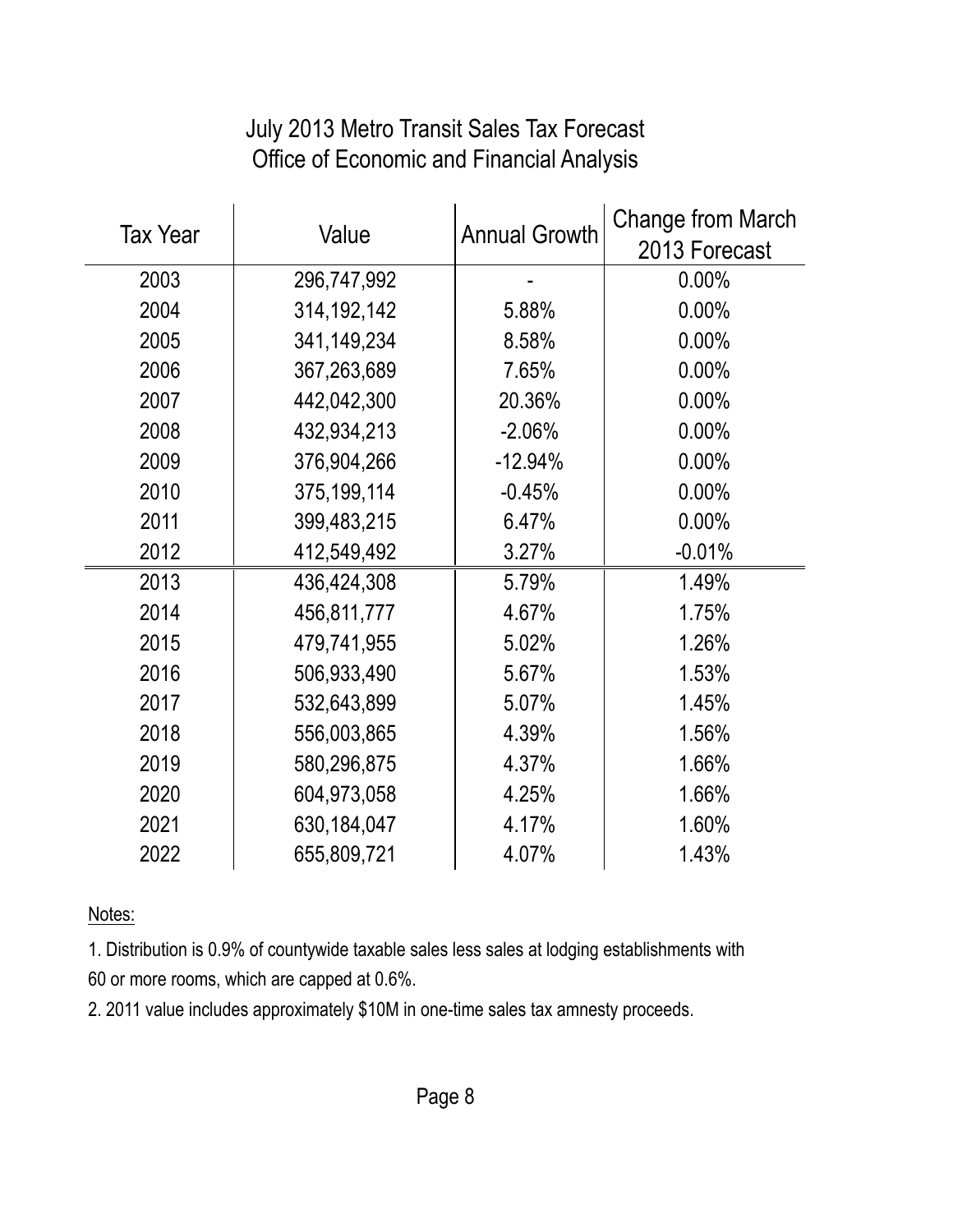#### July 2013 Mental Health Sales Tax Forecast Office of Economic and Financial Analysis

| <b>Tax Year</b> | Value          | <b>Annual Growth</b> | <b>Change from March</b><br>2013 Forecast |
|-----------------|----------------|----------------------|-------------------------------------------|
| 2003            |                |                      |                                           |
| 2004            |                |                      |                                           |
| 2005            |                |                      |                                           |
| 2006            |                |                      |                                           |
| 2007            |                |                      |                                           |
| 2008            | 35,564,904     |                      |                                           |
| 2009            | 41,773,812     | 17.46%               | 0.00%                                     |
| 2010            | 40,717,980     | $-2.53%$             | 0.00%                                     |
| 2011            | 43,099,478     | 5.85%                | 0.00%                                     |
| 2012            | 45,000,360     | 4.41%                | $-0.01%$                                  |
| 2013            | 47,629,657     | 5.84%                | 1.63%                                     |
| 2014            | 49,782,110     | 4.52%                | 1.75%                                     |
| 2015            | 52,280,051     | 5.02%                | 1.26%                                     |
| 2016            | 55,242,286     | 5.67%                | 1.53%                                     |
| 2017            | <b>Expires</b> |                      |                                           |
| 2018            |                |                      |                                           |
| 2019            |                |                      |                                           |
| 2020            |                |                      |                                           |
| 2021            |                |                      |                                           |
| 2022            |                |                      |                                           |

Notes:

1. Distribution is 0.1% of countywide taxable sales less sales at lodging establishments with 60 or more rooms, which do not pay MIDD sales tax.

2. 2011 value includes approximately \$1.1M in one-time sales tax amnesty proceeds.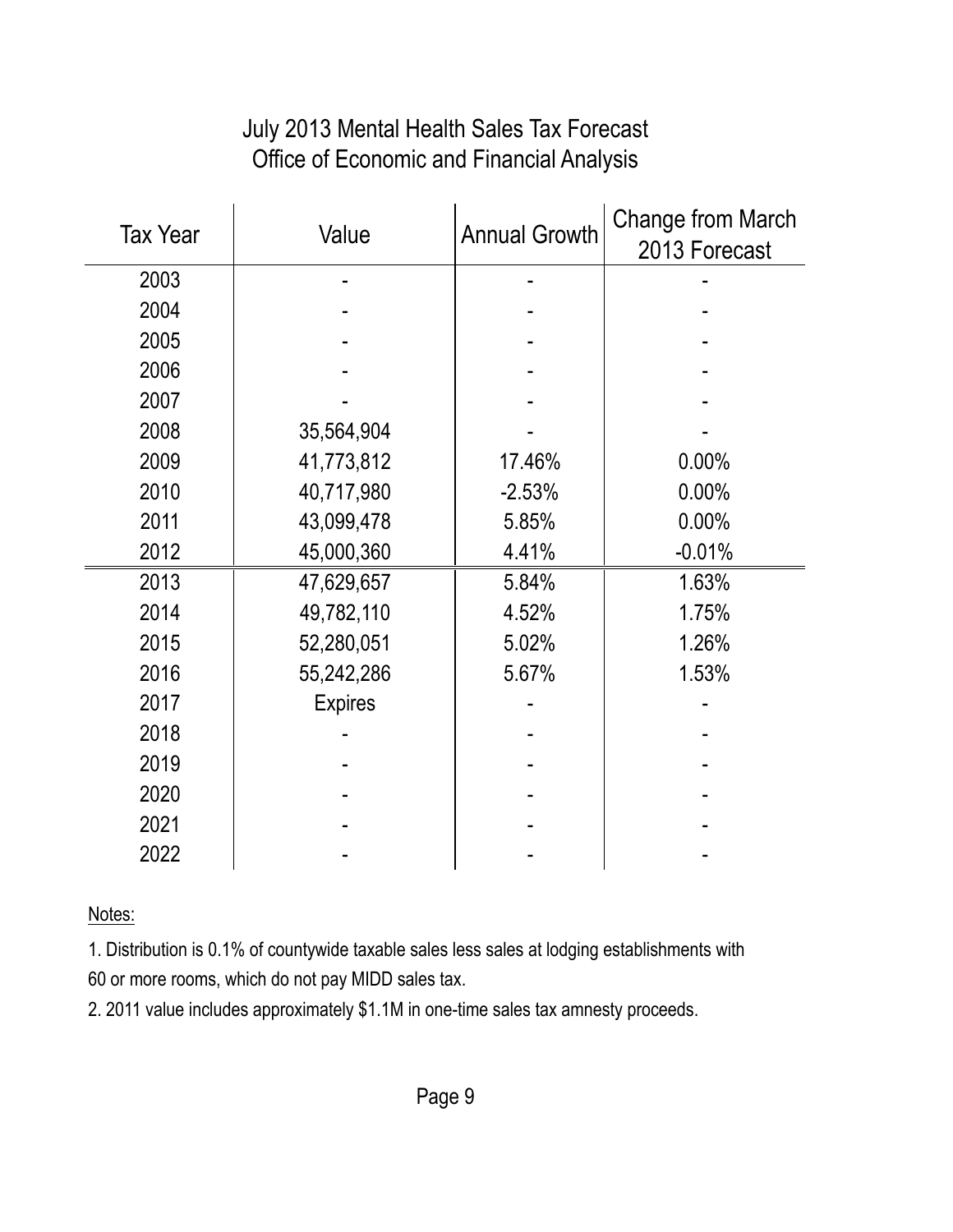| <b>Tax Year</b> | Value      | <b>Annual Growth</b> | Change from March |
|-----------------|------------|----------------------|-------------------|
|                 |            |                      | 2013 Forecast     |
| 2003            | 10,390,862 |                      | $0.00\%$          |
| 2004            | 11,026,405 | 6.12%                | 0.00%             |
| 2005            | 12,054,054 | 9.32%                | 0.00%             |
| 2006            | 12,988,932 | 7.76%                | 0.00%             |
| 2007            | 14,229,175 | 9.55%                | 0.00%             |
| 2008            | 12,973,186 | $-8.83%$             | 0.00%             |
| 2009            | 11,086,865 | $-14.54%$            | 0.00%             |
| 2010            | 10,916,264 | $-1.54%$             | 0.00%             |
| 2011            | 10,722,121 | $-1.78%$             | 0.00%             |
| 2012            | 10,259,543 | $-4.31%$             | $-0.05%$          |
| 2013            | 10,508,842 | 2.43%                | 1.50%             |
| 2014            | 10,939,593 | 4.10%                | 2.82%             |
| 2015            | 11,345,216 | 3.71%                | 2.19%             |
| 2016            | 11,532,019 | 1.65%                | $-1.41%$          |
| 2017            | 11,739,176 | 1.80%                | $-4.54%$          |
| 2018            | 12,039,844 | 2.56%                | $-6.09%$          |
| 2019            | 12,563,121 | 4.35%                | $-6.00\%$         |
| 2020            | 13,094,704 | 4.23%                | $-6.00\%$         |
| 2021            | 13,637,864 | 4.15%                | $-6.06%$          |
| 2022            | 14,190,007 | 4.05%                | $-6.22%$          |

## July 2013 Criminal Justice Sales Tax Forecast Office of Economic and Financial Analysis

#### Notes:

1. Distribution is 0.1% of countywide sales allocated 10% to counties and 90% by population to cities/counties.

- 2. 2011 value includes approximately \$0.3M in one-time sales tax amnesty proceeds.
- 3. Forecasts for 2013 and beyond are affected by annexations (see appendix).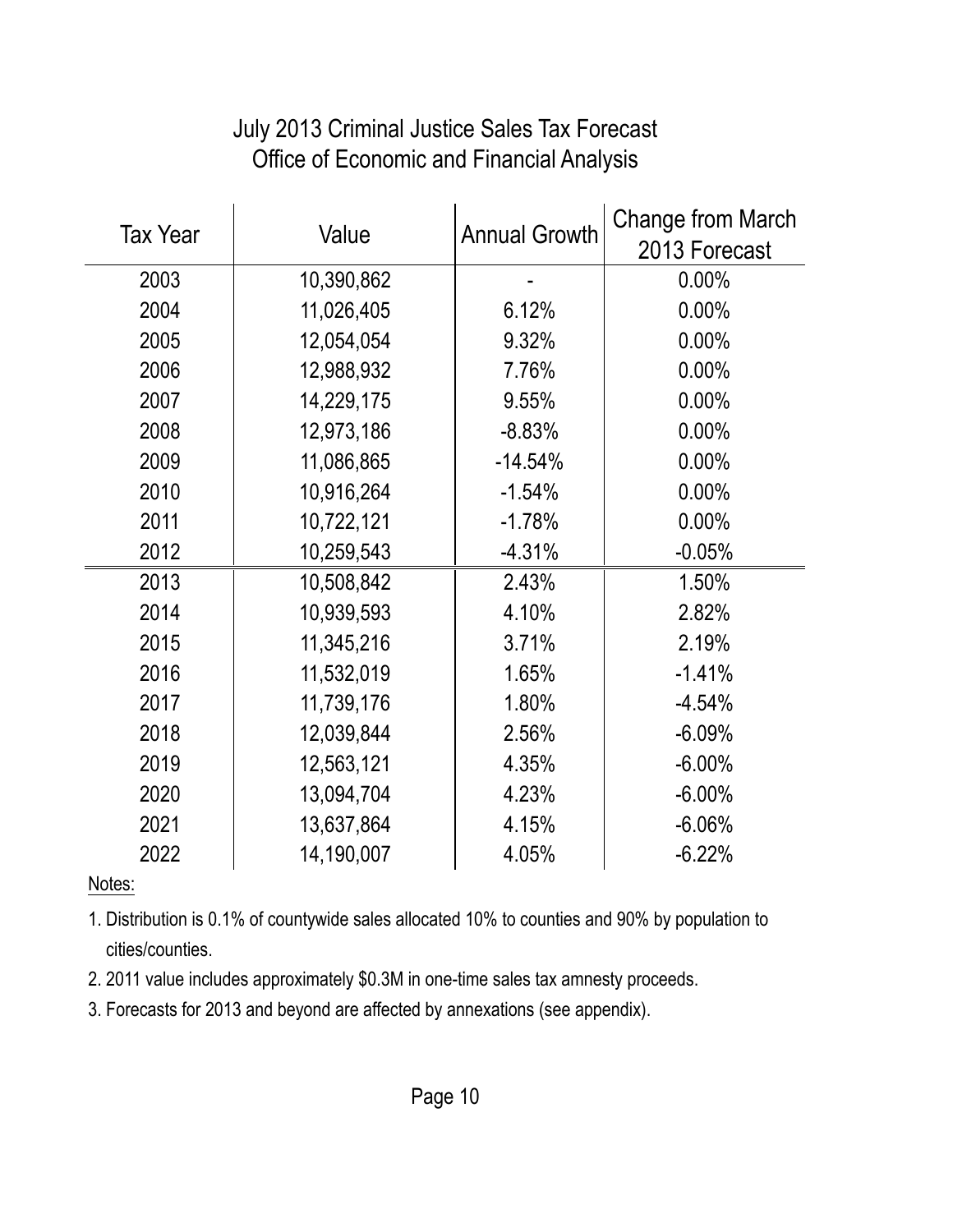| <b>Tax Year</b> | Value        | <b>Annual Growth</b> | Change from March<br>2013 Forecast |
|-----------------|--------------|----------------------|------------------------------------|
| 2003            | 13,073,624   |                      | $0.00\%$                           |
| 2004            | 14,280,262   | 9.23%                | 0.00%                              |
| 2005            | 15,702,164   | 9.96%                | 0.00%                              |
| 2006            | 18,233,040   | 16.12%               | 0.00%                              |
| 2007            | 20,493,338   | 12.40%               | 0.00%                              |
| 2008            | 20,701,685   | 1.02%                | 0.00%                              |
| 2009            | 16,892,478   | $-18.40%$            | 0.00%                              |
| 2010            | 18,044,615   | 6.82%                | 0.00%                              |
| 2011            | 19,914,695   | 10.36%               | 0.00%                              |
| 2012            | 21,267,812   | 6.79%                | 0.00%                              |
| 2013            | 18,939,660   | $-10.95%$            | $-2.45%$                           |
| 2014            | 19,814,560   | 4.62%                | $-0.59%$                           |
| 2015            | 20,610,702   | 4.02%                | 1.52%                              |
| 2016            | 21, 168, 174 | 2.70%                | 2.73%                              |
| 2017            | 21,738,227   | 2.69%                | 3.68%                              |
| 2018            | 22,588,071   | 3.91%                | $-1.13%$                           |
| 2019            | 23,221,411   | 2.80%                | $-1.31%$                           |
| 2020            | 23,879,769   | 2.84%                | $-1.51%$                           |
| 2021            | 24,541,691   | 2.77%                | $-1.75%$                           |
| 2022            | 25,238,266   | 2.84%                | $-1.99%$                           |

## July 2013 Hotel Sales Tax Forecast Office of Economic and Financial Analysis

Notes:

1. Distribution is 2% of taxable sales on accomodations within King County.

2. Forecast for 2013 and beyond adjusts for removal of the 2% King County tax inside the City of Bellevue.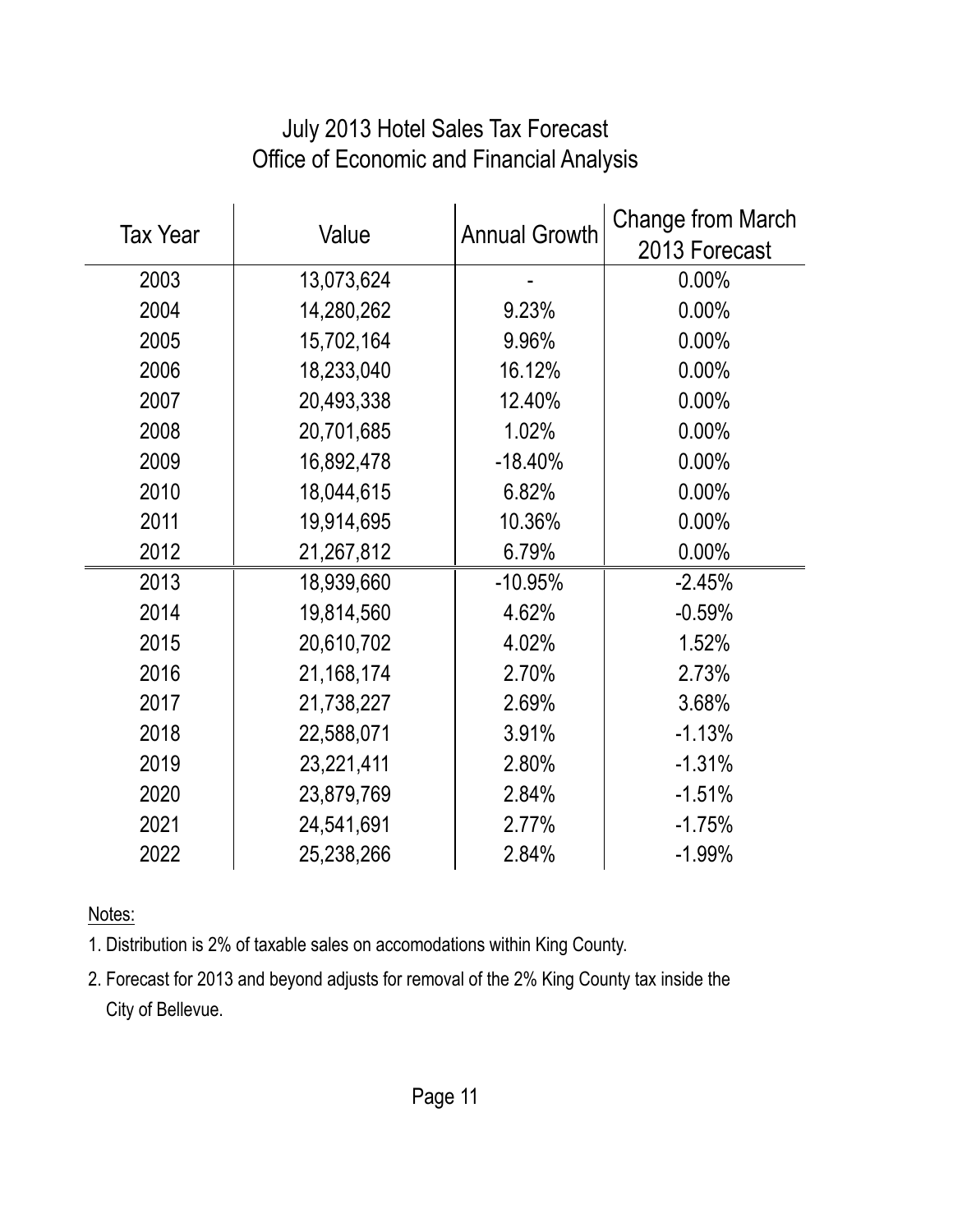#### July 2013 Rental Car Sales Tax Forecast Office of Economic and Financial Analysis

|                 |           |                      | Change from March |
|-----------------|-----------|----------------------|-------------------|
| <b>Tax Year</b> | Value     | <b>Annual Growth</b> | 2013 Forecast     |
| 2003            | 2,433,438 |                      | $0.00\%$          |
| 2004            | 2,355,887 | $-3.19%$             | 0.00%             |
| 2005            | 2,529,917 | 7.39%                | 0.00%             |
| 2006            | 2,735,846 | 8.14%                | 0.00%             |
| 2007            | 2,835,416 | 3.64%                | 0.00%             |
| 2008            | 2,835,443 | 0.00%                | 0.00%             |
| 2009            | 2,651,750 | $-6.48%$             | 0.00%             |
| 2010            | 2,737,771 | 3.24%                | 0.00%             |
| 2011            | 2,811,097 | 2.68%                | 0.00%             |
| 2012            | 2,857,443 | 1.65%                | 0.00%             |
| 2013            | 2,897,815 | 1.41%                | $-0.69%$          |
| 2014            | 2,949,156 | 1.77%                | $-0.08%$          |
| 2015            | 2,989,487 | 1.37%                | 0.59%             |
| 2016            | 3,019,859 | 1.02%                | 1.05%             |
| 2017            | 3,048,196 | 0.94%                | 1.38%             |
| 2018            | 3,076,715 | 0.94%                | 0.02%             |
| 2019            | 3,105,102 | 0.92%                | $-0.04%$          |
| 2020            | 3,133,554 | 0.92%                | $-0.10%$          |
| 2021            | 3,161,443 | 0.89%                | $-0.17%$          |
| 2022            | 3,190,098 | 0.91%                | $-0.24%$          |

Notes:

1. Distribution is 1% of taxable sales on rental cars within King County.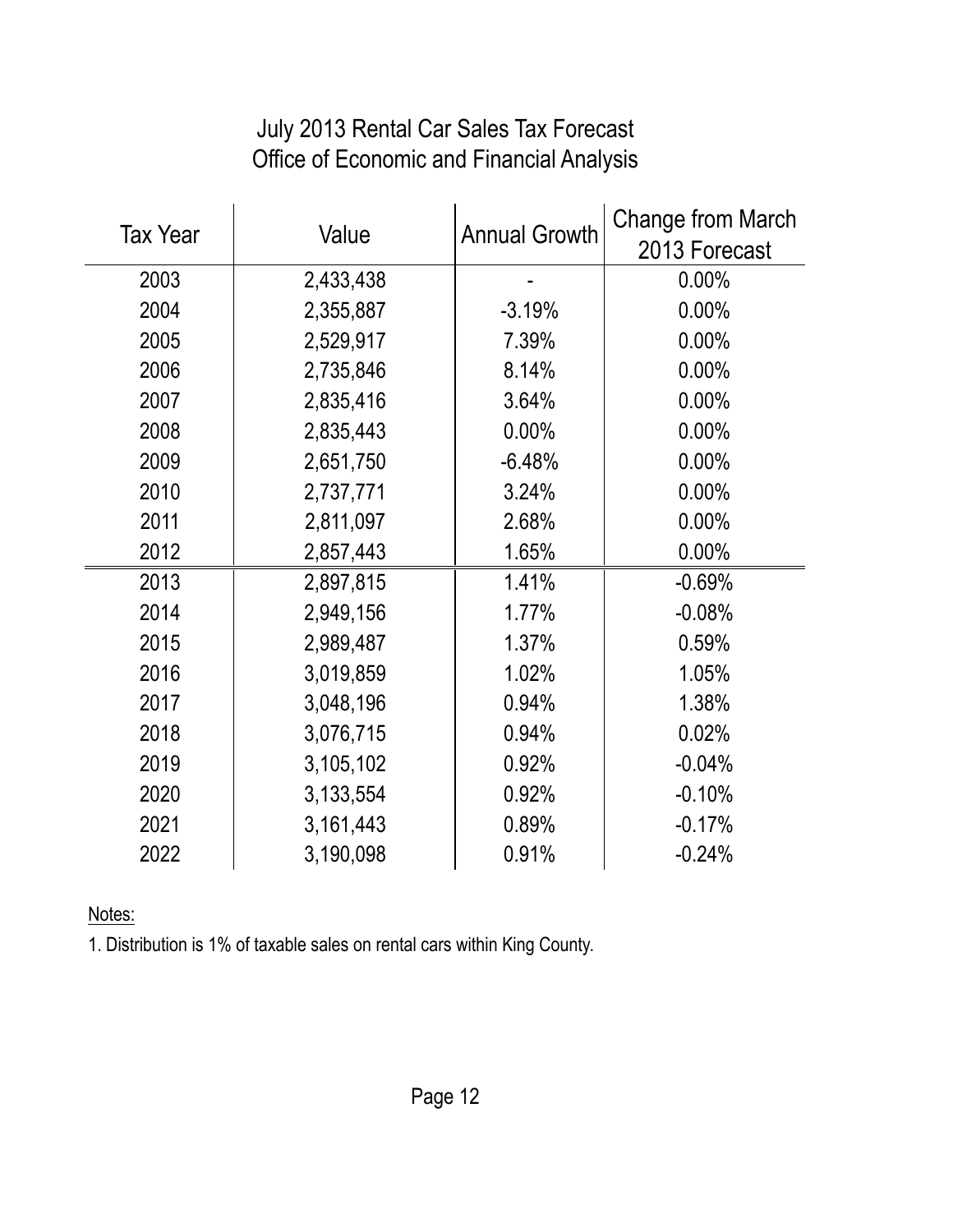| <b>Tax Year</b> | Value      | <b>Annual Growth</b> | <b>Change from March</b><br>2013 Forecast |
|-----------------|------------|----------------------|-------------------------------------------|
| 2003            | 8,543,814  |                      | $0.00\%$                                  |
| 2004            | 9,903,161  | 15.91%               | 0.00%                                     |
| 2005            | 11,288,087 | 13.98%               | $0.00\%$                                  |
| 2006            | 11,710,069 | 3.74%                | $0.00\%$                                  |
| 2007            | 9,202,858  | $-21.41%$            | $0.00\%$                                  |
| 2008            | 4,912,082  | $-46.62%$            | 0.00%                                     |
| 2009            | 3,809,800  | $-22.44%$            | 0.00%                                     |
| 2010            | 3,647,888  | $-4.25%$             | 0.00%                                     |
| 2011            | 3,293,751  | $-9.71%$             | 0.00%                                     |
| 2012            | 4,017,488  | 21.97%               | 0.00%                                     |
| 2013            | 4,805,987  | 19.63%               | 11.79%                                    |
| 2014            | 5,012,250  | 4.29%                | 12.81%                                    |
| 2015            | 4,836,503  | $-3.51%$             | 7.90%                                     |
| 2016            | 4,760,982  | $-1.56%$             | 4.01%                                     |
| 2017            | 4,790,856  | 0.63%                | 1.21%                                     |
| 2018            | 5,037,001  | 5.14%                | 1.25%                                     |
| 2019            | 5,753,683  | 14.23%               | 2.58%                                     |
| 2020            | 6,086,674  | 5.79%                | 2.44%                                     |
| 2021            | 6,454,550  | 6.04%                | 2.57%                                     |
| 2022            | 6,856,495  | 6.23%                | 2.72%                                     |

# July 2013 Real Estate Excise Tax (REET 1) Forecast Office of Economic and Financial Analysis

Notes:

1. Distribution is 0.25% of taxable real estate sales in unincorporated King County.

2. King County also collects REET 2 (another identical 0.25%, not shown here).

3. Forecasts for 2013 and beyond are affected by annexations (see appendix).

4. Actuals data from ARMS prior to 2011 and from EBS for 2012 and thereafter.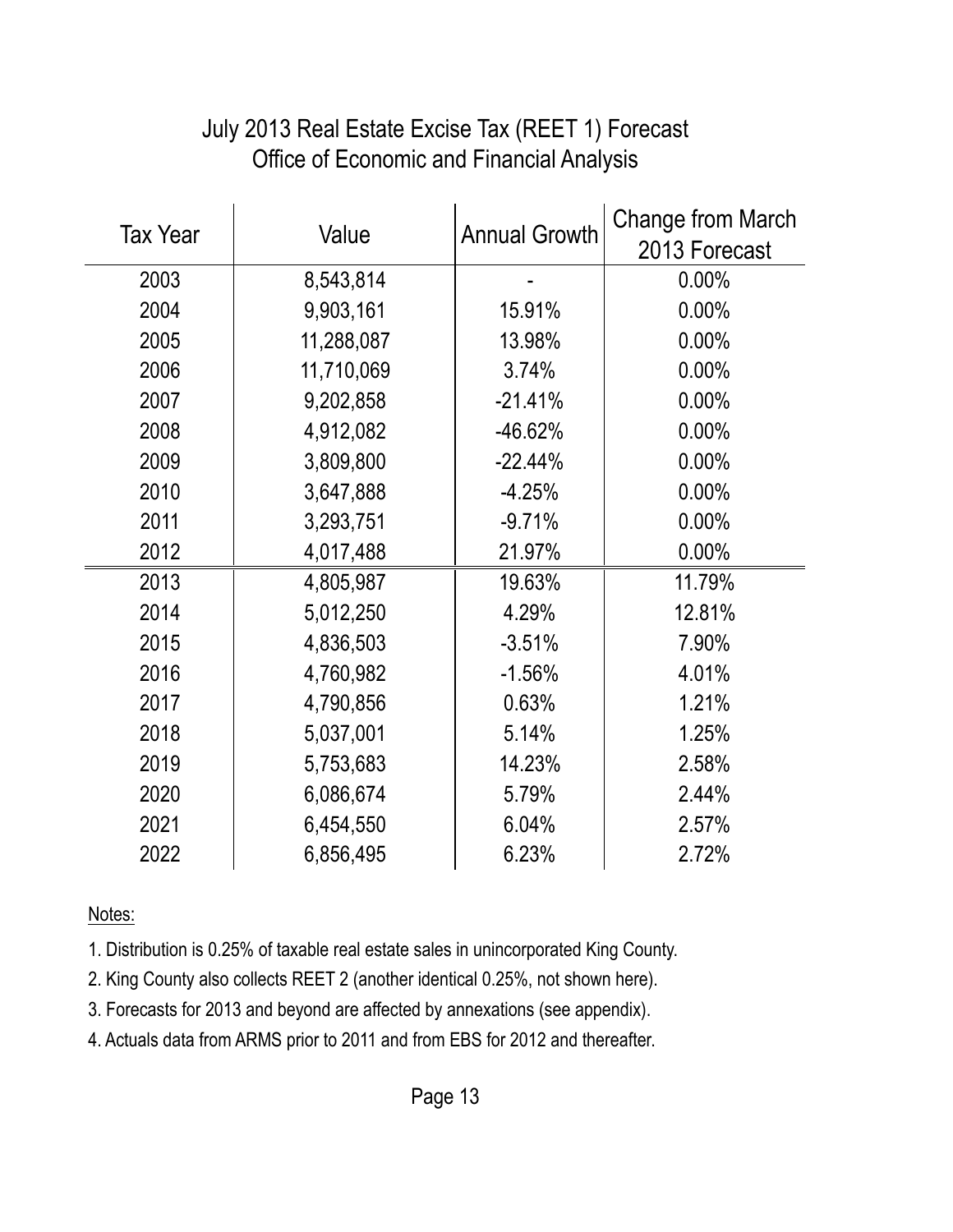| <b>Tax Year</b> |       |                      | <b>Change from March</b> |
|-----------------|-------|----------------------|--------------------------|
|                 | Value | <b>Annual Growth</b> | 2013 Forecast            |
| 2003            | 2.92% |                      | 0.00%                    |
| 2004            | 2.31% | $-0.61%$             | 0.00%                    |
| 2005            | 3.15% | 0.84%                | 0.00%                    |
| 2006            | 4.68% | 1.53%                | 0.00%                    |
| 2007            | 5.09% | 0.40%                | 0.00%                    |
| 2008            | 3.30% | $-1.79%$             | 0.00%                    |
| 2009            | 1.76% | $-1.54%$             | 0.00%                    |
| 2010            | 0.96% | $-0.79%$             | 0.00%                    |
| 2011            | 0.62% | $-0.34%$             | 0.00%                    |
| 2012            | 0.56% | $-0.06%$             | 0.00%                    |
| 2013            | 0.45% | $-0.11%$             | 0.00%                    |
| 2014            | 0.40% | $-0.05%$             | 0.00%                    |
| 2015            | 0.50% | 0.10%                | 0.10%                    |
| 2016            | 0.60% | 0.10%                | 0.00%                    |
| 2017            | 1.33% | 0.73%                | 0.00%                    |
| 2018            | 1.98% | 0.66%                | $-0.04%$                 |
| 2019            | 2.57% | 0.58%                | $-0.09%$                 |
| 2020            | 3.03% | 0.46%                | $-0.11%$                 |
| 2021            | 3.38% | 0.35%                | $-0.12%$                 |
| 2022            | 3.64% | 0.26%                | $-0.13%$                 |

#### July 2013 Investment Pool Nominal Rate of Return Forecast Office of Economic and Financial Analysis

Notes:

1. Values are nominal annual returns for the King County investment pool.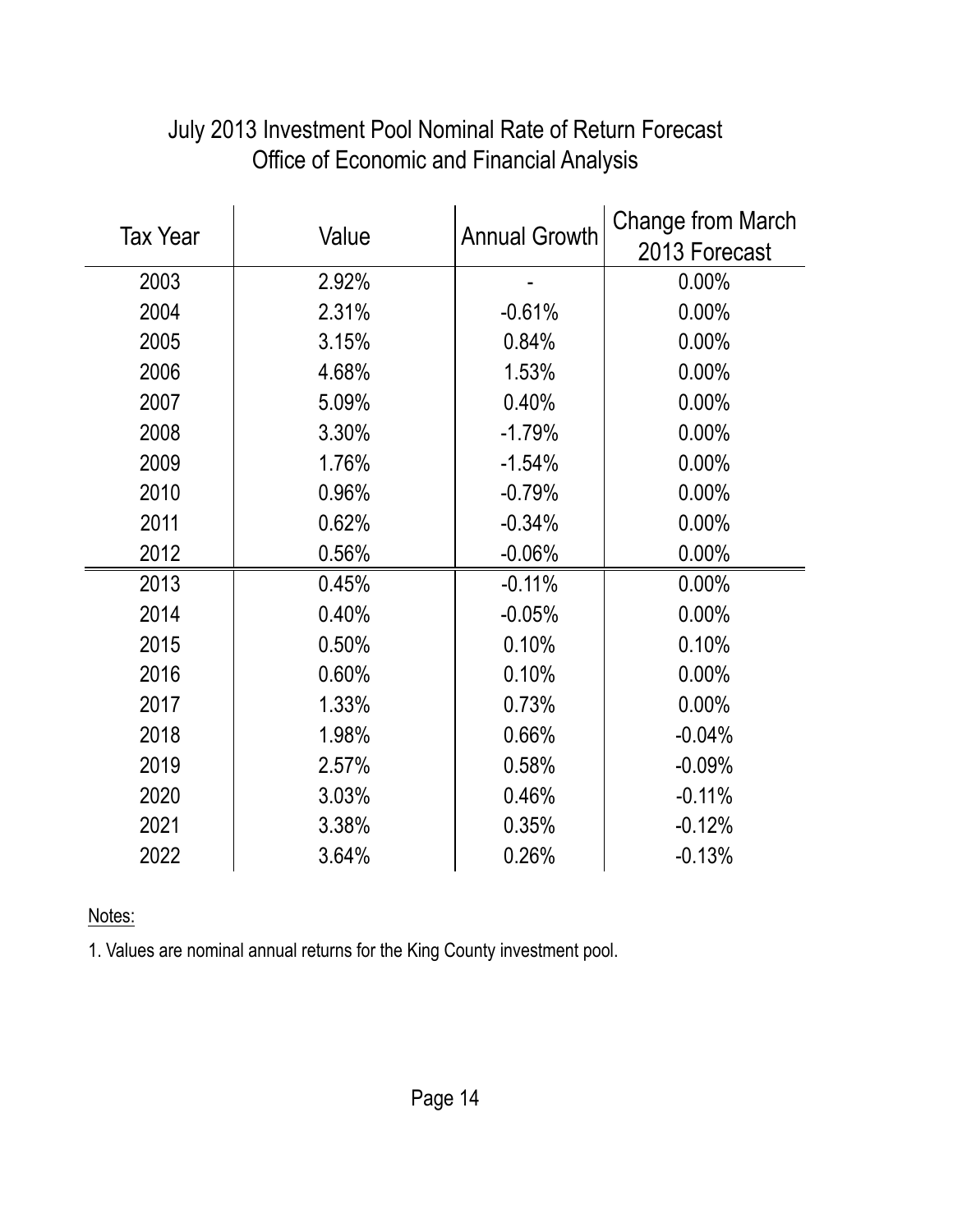|                 |           |                      | Change from March |
|-----------------|-----------|----------------------|-------------------|
| <b>Tax Year</b> | Value     | <b>Annual Growth</b> | 2013 Forecast     |
| 2003            | 1.31%     |                      | 0.00%             |
| 2004            | 1.05%     | $-0.26%$             | 0.00%             |
| 2005            | 0.32%     | $-0.73%$             | 0.00%             |
| 2006            | 0.95%     | 0.63%                | 0.00%             |
| 2007            | 1.16%     | 0.21%                | 0.00%             |
| 2008            | $-0.87%$  | $-2.03%$             | 0.00%             |
| 2009            | 1.17%     | 2.04%                | 0.00%             |
| 2010            | 0.66%     | $-0.50%$             | 0.00%             |
| 2011            | $-2.00\%$ | $-2.67%$             | 0.00%             |
| 2012            | $-1.93%$  | 0.08%                | 0.00%             |
| 2013            | $-0.93%$  | 1.00%                | 0.53%             |
| 2014            | $-1.55%$  | $-0.62%$             | 0.15%             |
| 2015            | $-1.58%$  | $-0.04%$             | 0.17%             |
| 2016            | $-1.56%$  | 0.02%                | $-0.01%$          |
| 2017            | $-0.82%$  | 0.74%                | 0.03%             |
| 2018            | $-0.45%$  | 0.37%                | $-0.01%$          |
| 2019            | 0.08%     | 0.53%                | $-0.05%$          |
| 2020            | 0.50%     | 0.42%                | $-0.10%$          |
| 2021            | 0.88%     | 0.38%                | $-0.06%$          |
| 2022            | 1.14%     | 0.26%                | $-0.04%$          |

## July 2013 Investment Pool Real Rate of Return Forecast Office of Economic and Financial Analysis

Notes:

1. Values are real annual returns for the King County investment pool using

STB CPI-U to adjust nominal values.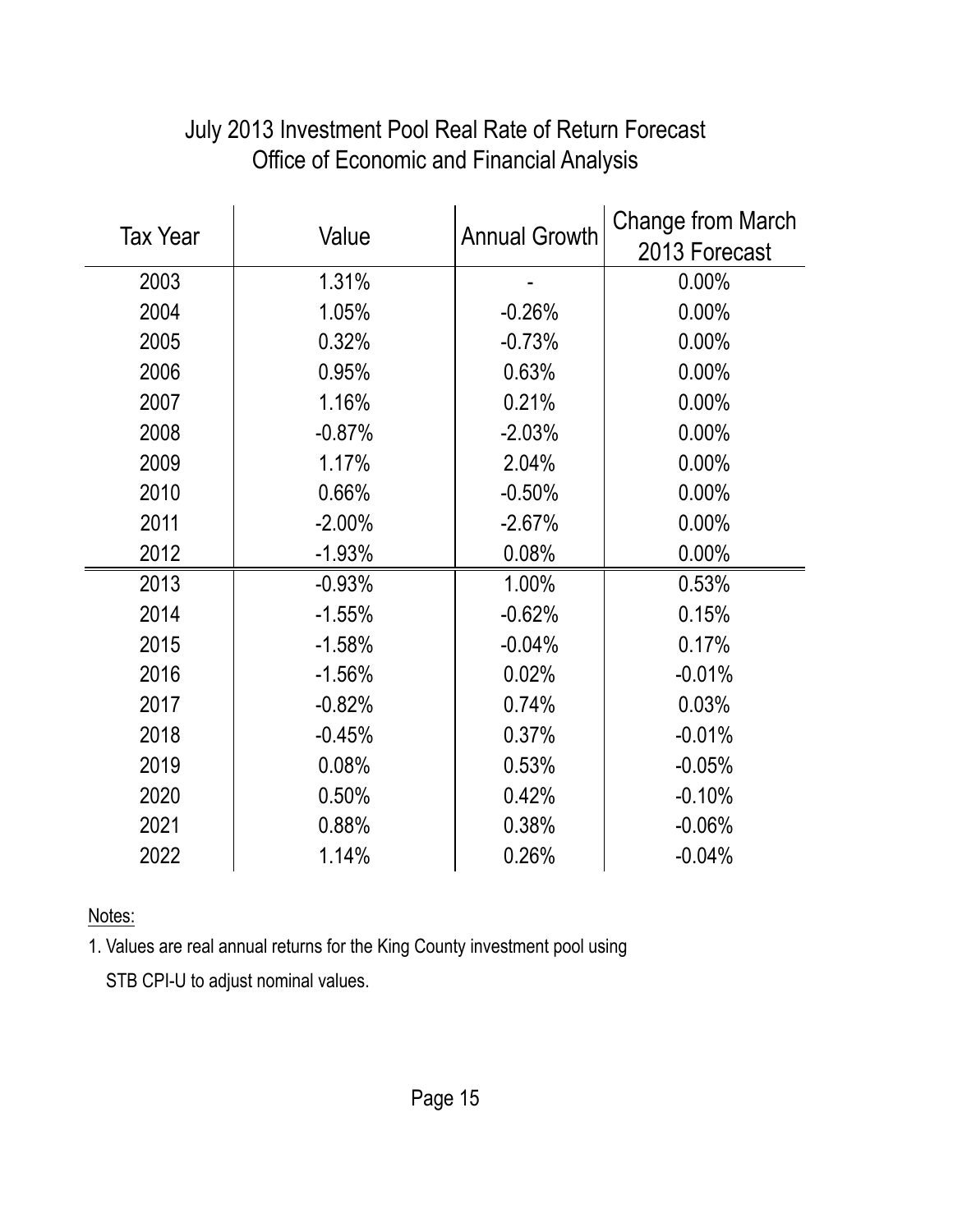| <b>Tax Year</b> | Value    | <b>Annual Growth</b> | Change from March<br>2013 Forecast |
|-----------------|----------|----------------------|------------------------------------|
| 2003            | 2.28%    |                      | 0.00%                              |
| 2004            | 2.66%    | 0.38%                | 0.00%                              |
| 2005            | 3.39%    | 0.72%                | 0.00%                              |
| 2006            | 3.23%    | $-0.16%$             | 0.00%                              |
| 2007            | 2.85%    | $-0.38%$             | 0.00%                              |
| 2008            | 3.84%    | 0.99%                | 0.00%                              |
| 2009            | $-0.36%$ | $-4.20%$             | 0.00%                              |
| 2010            | 1.64%    | 2.00%                | 0.00%                              |
| 2011            | 3.16%    | 1.52%                | 0.00%                              |
| 2012            | 2.07%    | $-1.09%$             | 0.00%                              |
| 2013            | 1.64%    | $-0.43%$             | $-0.21%$                           |
| 2014            | 1.82%    | 0.18%                | $-0.18%$                           |
| 2015            | 2.06%    | 0.24%                | 0.01%                              |
| 2016            | 2.23%    | 0.16%                | 0.08%                              |
| 2017            | 2.15%    | $-0.08%$             | $-0.03%$                           |
| 2018            | 2.32%    | 0.17%                | $-0.07%$                           |
| 2019            | 2.34%    | 0.02%                | $-0.05%$                           |
| 2020            | 2.39%    | 0.05%                | 0.00%                              |
| 2021            | 2.37%    | $-0.02%$             | $-0.02%$                           |
| 2022            | 2.35%    | $-0.02%$             | $-0.07%$                           |

# July 2013 National CPI-U Forecast Office of Economic and Financial Analysis

Notes:

1. Series CUUR0000SAO. Values are annual growth.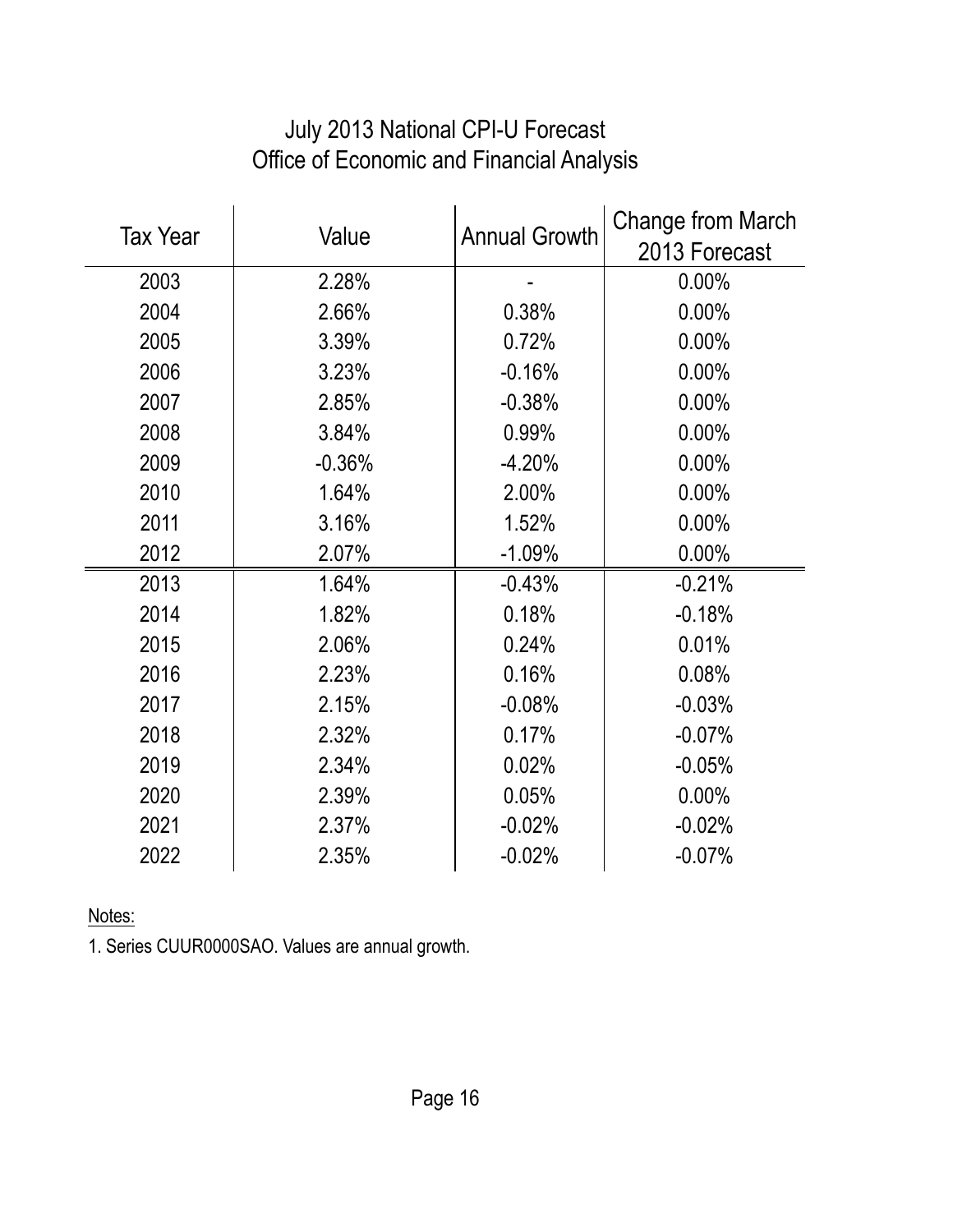|                 |          | <b>Annual Growth</b> | <b>Change from March</b> |
|-----------------|----------|----------------------|--------------------------|
| <b>Tax Year</b> | Value    |                      | 2013 Forecast            |
| 2003            | 2.26%    |                      | $0.00\%$                 |
| 2004            | 2.43%    | 0.17%                | 0.00%                    |
| 2005            | 5.18%    | 2.75%                | $0.00\%$                 |
| 2006            | 1.74%    | $-3.43%$             | 0.00%                    |
| 2007            | 2.77%    | 1.02%                | 0.00%                    |
| 2008            | 5.42%    | 2.65%                | 0.00%                    |
| 2009            | $-1.68%$ | $-7.10%$             | 0.00%                    |
| 2010            | 1.41%    | 3.09%                | $0.00\%$                 |
| 2011            | 4.38%    | 2.97%                | 0.00%                    |
| 2012            | 2.01%    | $-2.37%$             | 0.00%                    |
| 2013            | 1.56%    | $-0.45%$             | $-0.45%$                 |
| 2014            | 2.01%    | 0.44%                | $-0.22%$                 |
| 2015            | 2.26%    | 0.25%                | 0.01%                    |
| 2016            | 2.38%    | 0.12%                | 0.08%                    |
| 2017            | 2.32%    | $-0.06%$             | $-0.04%$                 |
| 2018            | 2.49%    | 0.17%                | $-0.09%$                 |
| 2019            | 2.52%    | 0.03%                | $-0.06%$                 |
| 2020            | 2.59%    | 0.07%                | $-0.01%$                 |
| 2021            | 2.58%    | $-0.01%$             | $-0.02%$                 |
| 2022            | 2.56%    | $-0.01%$             | $-0.07%$                 |

# July 2013 Sept-to-Sept National CPI-W Forecast Office of Economic and Financial Analysis

Notes:

1. Series CWUR0000SAO. Values are percent change from September of previous year to September of tax year.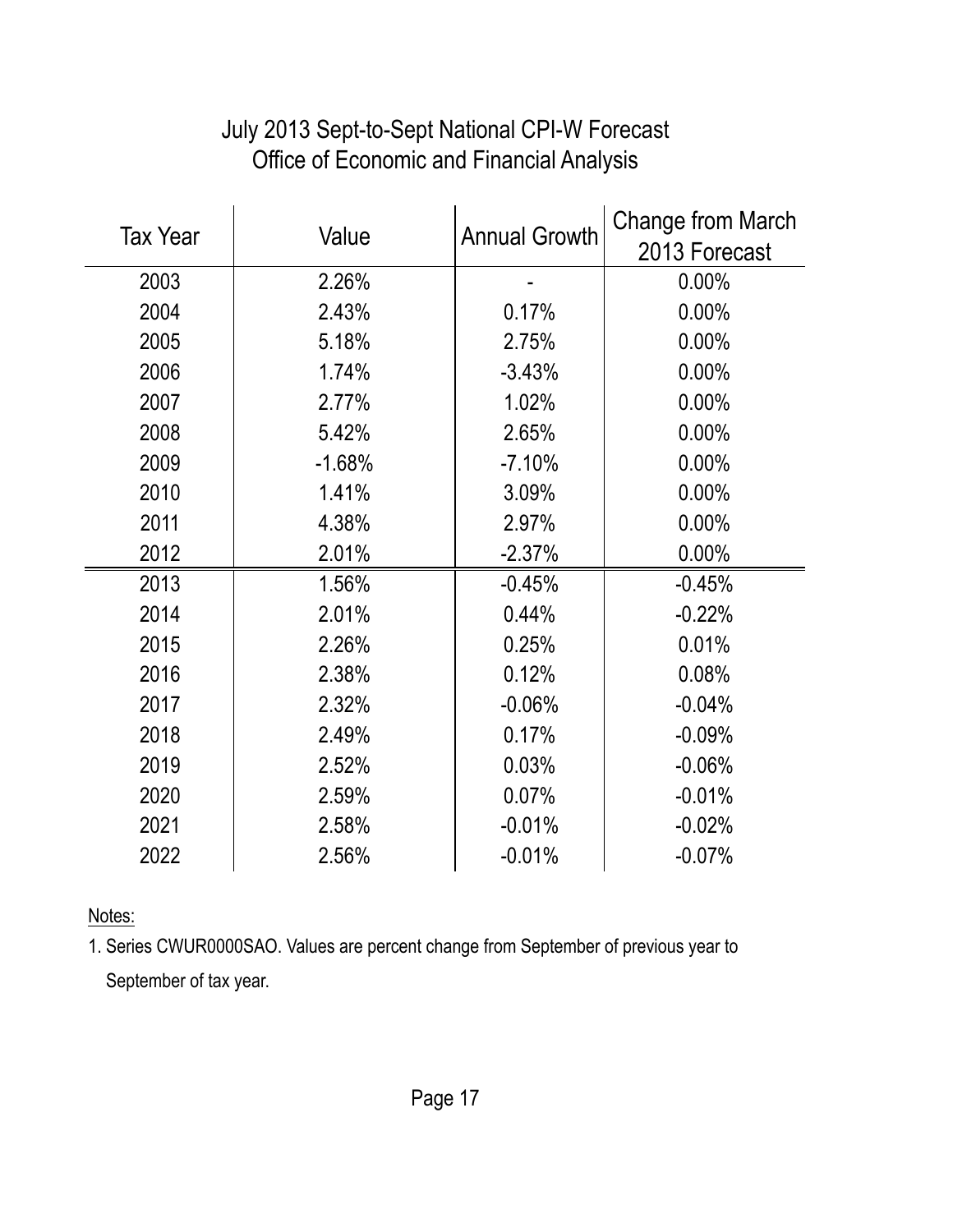# July 2013 Seattle Annual CPI-U Forecast Office of Economic and Financial Analysis

|                 |       | <b>Annual Growth</b> | Change from March |
|-----------------|-------|----------------------|-------------------|
| <b>Tax Year</b> | Value |                      | 2013 Forecast     |
| 2003            | 1.58% |                      | $0.00\%$          |
| 2004            | 1.25% | $-0.34%$             | 0.00%             |
| 2005            | 2.82% | 1.58%                | 0.00%             |
| 2006            | 3.70% | 0.87%                | 0.00%             |
| 2007            | 3.88% | 0.18%                | 0.00%             |
| 2008            | 4.20% | 0.32%                | 0.00%             |
| 2009            | 0.58% | $-3.62%$             | 0.00%             |
| 2010            | 0.29% | $-0.29%$             | 0.00%             |
| 2011            | 2.68% | 2.38%                | 0.00%             |
| 2012            | 2.53% | $-0.14%$             | 0.00%             |
| 2013            | 1.54% | $-1.00\%$            | $-0.57%$          |
| 2014            | 2.06% | 0.53%                | $-0.11%$          |
| 2015            | 2.28% | 0.22%                | 0.00%             |
| 2016            | 2.37% | 0.09%                | 0.05%             |
| 2017            | 2.34% | $-0.04%$             | 0.00%             |
| 2018            | 2.48% | 0.15%                | $-0.07%$          |
| 2019            | 2.57% | 0.08%                | $-0.07%$          |
| 2020            | 2.62% | 0.06%                | $-0.02%$          |
| 2021            | 2.62% | 0.00%                | $-0.03%$          |
| 2022            | 2.61% | $-0.01%$             | $-0.07%$          |

Notes:

1. Series CUURA423SAO. Values are annual growth.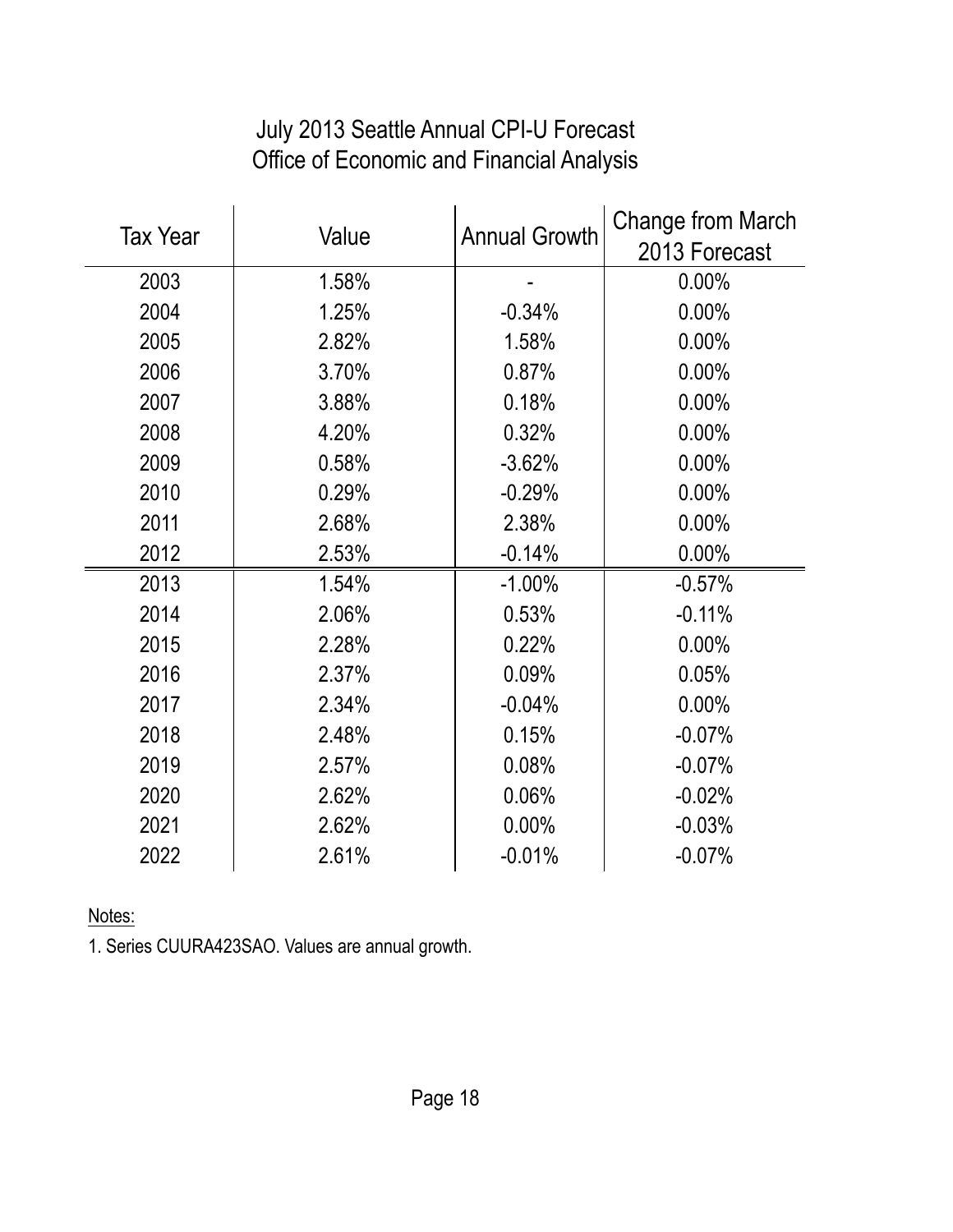| <b>Tax Year</b> | Value | <b>Annual Growth</b> | <b>Change from March</b> |
|-----------------|-------|----------------------|--------------------------|
|                 |       |                      | 2013 Forecast            |
| 2003            | 1.63% |                      | 0.00%                    |
| 2004            | 1.33% | $-0.30%$             | 0.00%                    |
| 2005            | 2.33% | 1.00%                | 0.00%                    |
| 2006            | 3.41% | 1.08%                | 0.00%                    |
| 2007            | 3.83% | 0.41%                | 0.00%                    |
| 2008            | 4.50% | 0.67%                | 0.00%                    |
| 2009            | 1.98% | $-2.52%$             | $0.00\%$                 |
| 2010            | 0.62% | $-1.36%$             | 0.00%                    |
| 2011            | 1.81% | 1.19%                | 0.00%                    |
| 2012            | 3.26% | 1.44%                | 0.00%                    |
| 2013            | 1.76% | $-1.50%$             | $-0.35%$                 |
| 2014            | 2.22% | 0.47%                | $-0.01%$                 |
| 2015            | 2.29% | 0.07%                | $-0.03%$                 |
| 2016            | 2.36% | 0.07%                | 0.03%                    |
| 2017            | 2.34% | $-0.02%$             | 0.01%                    |
| 2018            | 2.46% | 0.11%                | 0.01%                    |
| 2019            | 2.47% | 0.01%                | $-0.06%$                 |
| 2020            | 2.50% | 0.03%                | $-0.03%$                 |
| 2021            | 2.52% | 0.02%                | $-0.02%$                 |
| 2022            | 2.51% | $-0.01%$             | $-0.05%$                 |

# July 2013 June-June Average Seattle CPI-W Forecast Office of Economic and Financial Analysis

Notes:

1. Series CWURA423SAO. Values are the average of the six most recent July-June tax year values less the average of the six prior July-June values.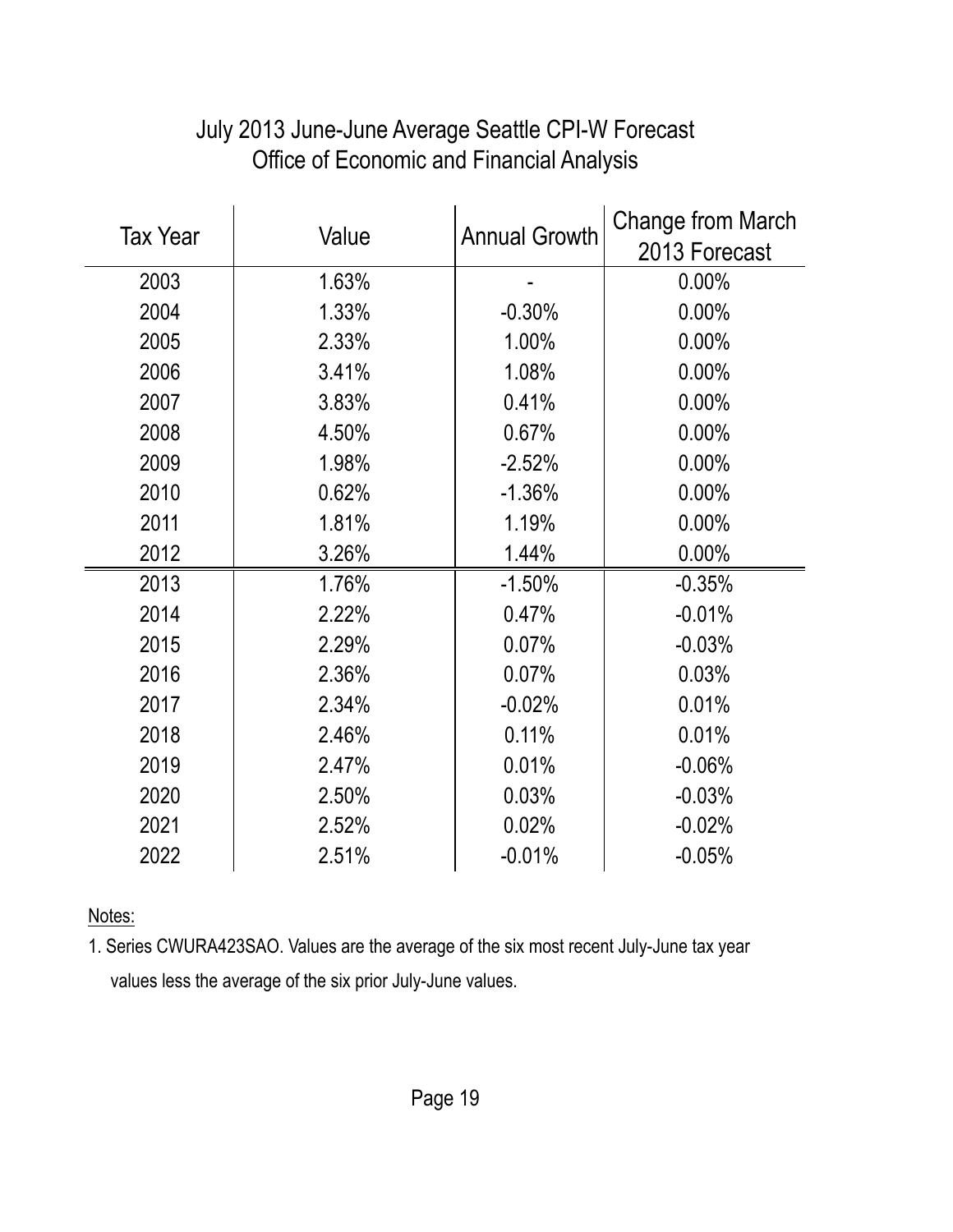#### July 2013 Outyear COLA Comparison Forecast Office of Economic and Financial Analysis

| Year | Old COLA | New COLA | Diff      |
|------|----------|----------|-----------|
| 2011 | 2.00%    | $0.00\%$ | $-2.00\%$ |
| 2012 | 3.94%    | 1.63%    | $-2.31%$  |
| 2013 | 2.00%    | 3.09%    | 1.09%     |
| 2014 | 2.00%    | 1.67%    | $-0.33%$  |
| 2015 | 2.00%    | 2.11%    | 0.11%     |
| 2016 | 2.03%    | 2.17%    | 0.14%     |
| 2017 | 2.14%    | 2.24%    | 0.10%     |
| 2018 | 2.09%    | 2.22%    | 0.13%     |
| 2019 | 2.24%    | 2.33%    | 0.09%     |
| 2020 | 2.27%    | 2.34%    | 0.07%     |
| 2021 | 2.33%    | 2.37%    | 0.04%     |
| 2022 | 2.32%    | 2.39%    | 0.07%     |

#### The "New" COLA:

0%

 90% of the average annual change in the Seattle CPI-W from July 2010 to June 2011; 0% floor, no ceiling 95% of the average annual change in the Seattle CPI-W from July 2011 to June 2012; 0% floor, no ceiling 95% of the average annual change in the Seattle CPI-W from July 2012 to June 2013; 0% floor, no ceiling **2015 and beyond** we assume the same 95% of the Seattle CPI-W, however this IS NOT currently contracted for

#### The "Old" COLA:

 90% of the annual change in the September 2009 to September 2010 National CPI-W; 2% floor, 6% ceiling 90% of the annual change in the September 2010 to September 2011 National CPI-W; 2% floor, 6% ceiling 90% of the annual change in the September 2011 to September 2012 National CPI-W; 2% floor, 6% ceiling 90% of the annual change in the September 2012 to September 2013 National CPI-W; 2% floor, 6% ceiling **2015 and beyond** we assume the same 90% of the National CPI-W, however this IS NOT currently contracted for

Page 20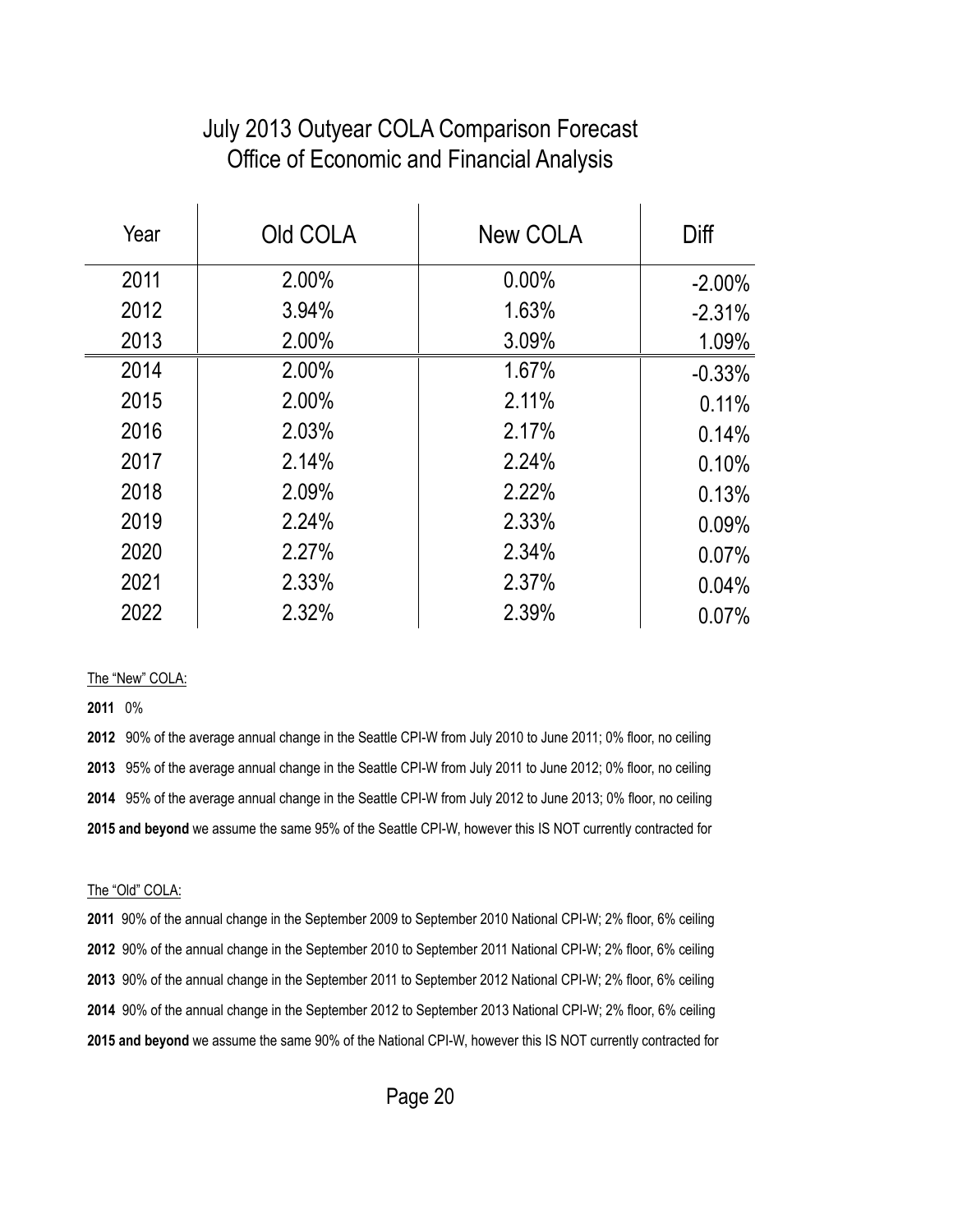### July 2013 Pharmaceuticals PPI Forecast Office of Economic and Financial Analysis

| <b>Tax Year</b> |          | <b>Annual Growth</b> | Change from March |
|-----------------|----------|----------------------|-------------------|
|                 | Value    |                      | 2013 Forecast     |
| 2003            | 3.74%    |                      | $0.00\%$          |
| 2004            | 2.74%    | $-0.99%$             | 0.00%             |
| 2005            | 6.76%    | 4.02%                | 0.00%             |
| 2006            | 11.02%   | 4.26%                | 0.00%             |
| 2007            | 4.58%    | $-6.45%$             | 0.00%             |
| 2008            | 6.87%    | 2.29%                | 0.00%             |
| 2009            | 6.74%    | $-0.13%$             | 0.00%             |
| 2010            | $-0.06%$ | $-6.80%$             | 0.00%             |
| 2011            | $-5.02%$ | $-4.96%$             | 0.00%             |
| 2012            | 3.24%    | 8.26%                | 0.00%             |
| 2013            | 3.28%    | 0.04%                | $-3.48%$          |
| 2014            | 5.50%    | 2.22%                | $-1.11%$          |
| 2015            | 7.47%    | 1.97%                | 0.10%             |
| 2016            | 7.70%    | 0.23%                | 0.23%             |
| 2017            | 7.52%    | $-0.18%$             | $-0.19%$          |
| 2018            | 7.10%    | $-0.42%$             | $-0.26%$          |
| 2019            | 6.27%    | $-0.84%$             | $-0.20%$          |
| 2020            | 6.97%    | 0.71%                | $-0.04%$          |
| 2021            | 6.79%    | $-0.19%$             | $-0.04%$          |
| 2022            | 6.58%    | $-0.21%$             | $-0.15%$          |

Notes:

1. Series PCU446110446110. Values are annual growth.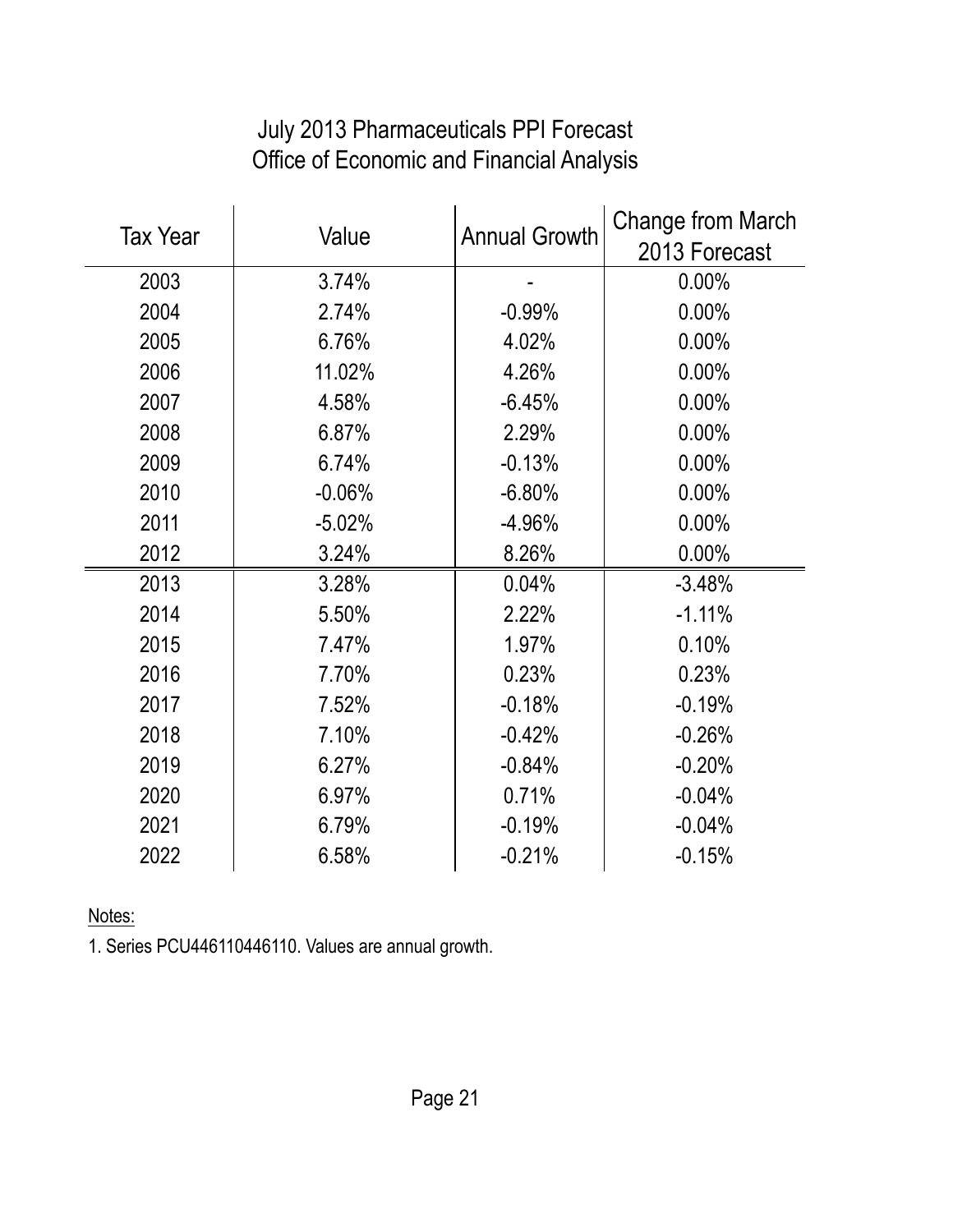| <b>Tax Year</b> | Value    | <b>Annual Growth</b> | Change from March<br>2013 Forecast |
|-----------------|----------|----------------------|------------------------------------|
| 2003            | 3.07%    |                      | 0.00%                              |
| 2004            | 3.52%    | 0.44%                | 0.00%                              |
| 2005            | 6.63%    | 3.11%                | 0.00%                              |
| 2006            | 4.00%    | $-2.63%$             | 0.00%                              |
| 2007            | 2.11%    | $-1.88%$             | 0.00%                              |
| 2008            | 5.88%    | 3.77%                | 0.00%                              |
| 2009            | $-8.33%$ | $-14.22%$            | 0.00%                              |
| 2010            | 7.89%    | 16.22%               | 0.00%                              |
| 2011            | 9.81%    | 1.92%                | 0.00%                              |
| 2012            | 2.34%    | $-7.47%$             | 0.00%                              |
| 2013            | 0.01%    | $-2.33%$             | $-0.35%$                           |
| 2014            | $-0.35%$ | $-0.36%$             | $-0.66%$                           |
| 2015            | 2.47%    | 2.82%                | 0.86%                              |
| 2016            | 2.47%    | $-0.01%$             | 0.05%                              |
| 2017            | 2.01%    | $-0.46%$             | 0.07%                              |
| 2018            | 2.07%    | 0.06%                | 0.10%                              |
| 2019            | 2.08%    | 0.02%                | 0.18%                              |
| 2020            | 2.01%    | $-0.08%$             | 0.11%                              |
| 2021            | 1.86%    | $-0.15%$             | 0.02%                              |
| 2022            | 1.79%    | $-0.07%$             | $-0.05%$                           |

# July 2013 Transportation CPI Forecast Office of Economic and Financial Analysis

Notes:

1. Series CUUR0000SAT. Values are annual growth.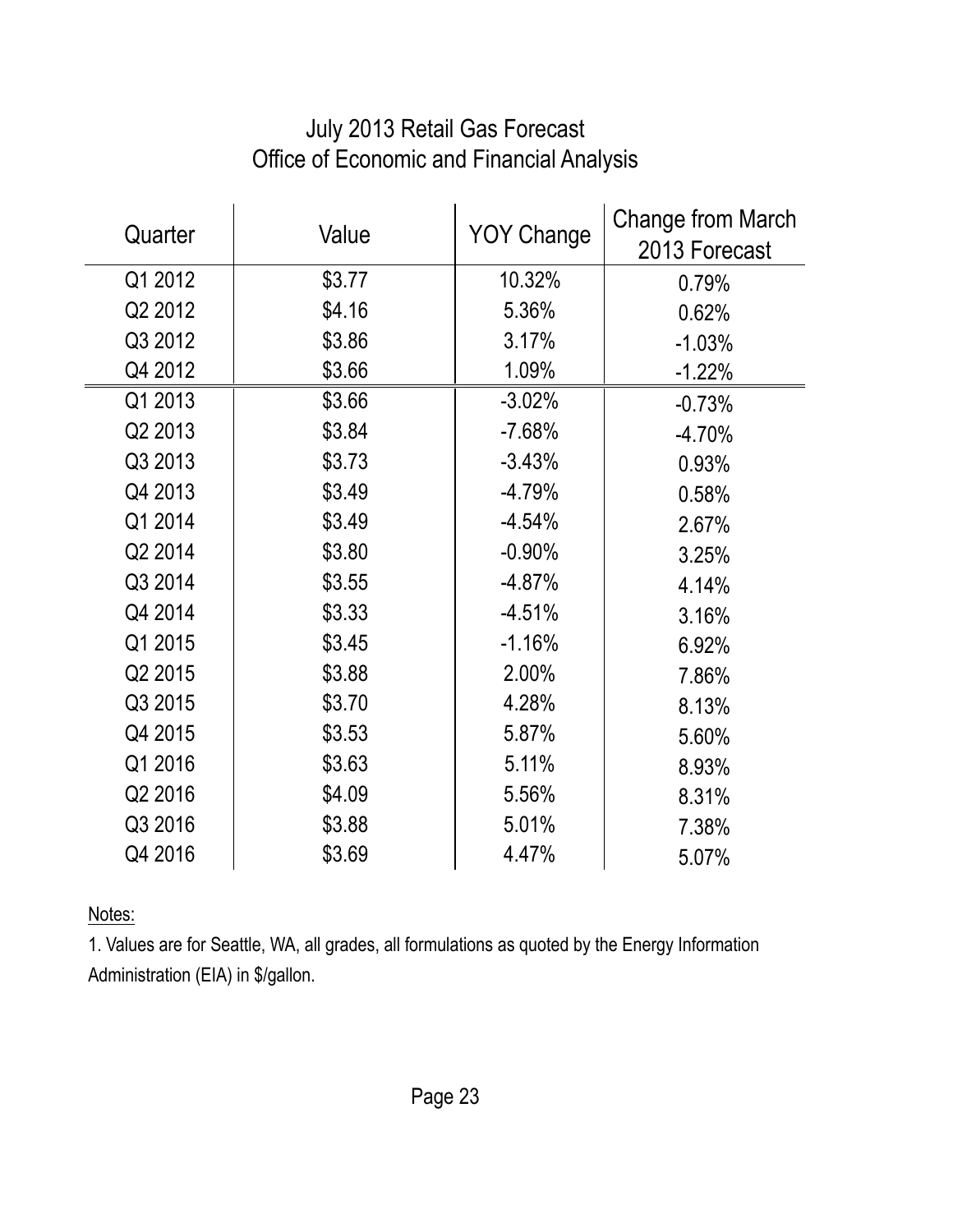| Year | <b>Diesel</b> | Annual<br>Change | Gasoline | Annual<br>Change |
|------|---------------|------------------|----------|------------------|
| 2003 |               |                  |          |                  |
| 2004 |               |                  |          |                  |
| 2005 |               |                  |          |                  |
| 2006 |               |                  |          |                  |
| 2007 |               |                  |          |                  |
| 2008 |               |                  |          |                  |
| 2009 |               |                  |          |                  |
| 2010 |               |                  |          |                  |
| 2011 |               |                  |          |                  |
| 2012 |               |                  |          |                  |
| 2013 | \$3.31        |                  | \$3.01   |                  |
| 2014 | \$3.31        | 0.00%            | \$2.99   | $-0.66%$         |
| 2015 | \$3.25        | $-1.81%$         | \$2.88   | $-3.68%$         |
| 2016 | \$3.22        | $-0.92%$         | \$2.81   | $-2.43%$         |
| 2017 |               |                  |          |                  |
| 2018 |               |                  |          |                  |
| 2019 |               |                  |          |                  |
| 2020 |               |                  |          |                  |
| 2021 |               |                  |          |                  |
| 2022 |               |                  |          |                  |

# July 2013 Diesel & Gasoline Dollar per Gallon Forecasts Office of Economic and Financial Analysis

Notes:

1. Forecast generated by Linwood Capital, LLC.

2. Prices are stated in wholesale terms.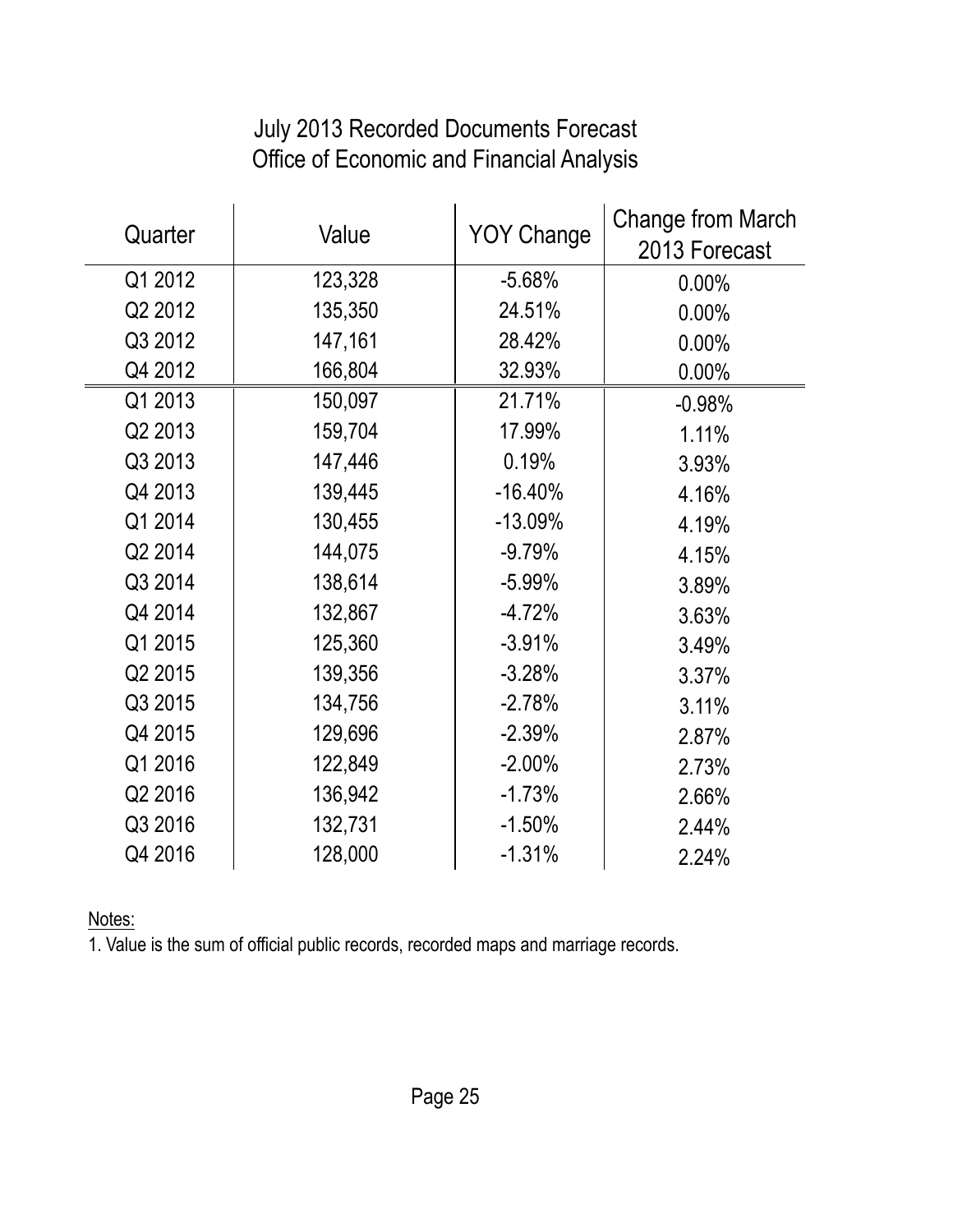| <b>Tax Year</b> | Value         | <b>Annual Growth</b> | Change from March<br>2013 Forecast |
|-----------------|---------------|----------------------|------------------------------------|
| 2003            |               |                      |                                    |
| 2004            |               |                      |                                    |
| 2005            |               |                      |                                    |
| 2006            |               |                      |                                    |
| 2007            |               |                      |                                    |
| 2008            |               |                      |                                    |
| 2009            | 268,539,194   |                      | 0.00%                              |
| 2010            | 274,290,793   | 2.14%                | 0.00%                              |
| 2011            | 278, 152, 152 | 1.41%                | 0.00%                              |
| 2012            | 284,318,327   | 2.22%                | 0.00%                              |
| 2013            | 313,137,887   | 10.14%               | 0.00%                              |
| 2014            | 318, 112, 161 | 1.59%                | 0.03%                              |
| 2015            | 323,864,414   | 1.81%                | 0.12%                              |
| 2016            | 329,909,667   | 1.87%                | 0.18%                              |
| 2017            | 336, 111, 975 | 1.88%                | 0.25%                              |
| 2018            | 342,430,708   | 1.88%                | 0.32%                              |
| 2019            | 348,892,215   | 1.89%                | 0.38%                              |
| 2020            | 355,534,582   | 1.90%                | 0.45%                              |
| 2021            | 362,336,140   | 1.91%                | 0.52%                              |
| 2022            | 369,283,872   | 1.92%                | 0.60%                              |

# July 2013 Current Expense Property Tax Forecast Office of Economic and Financial Analysis

Notes:

1. Values are total levy amounts and have not been adjusted for undercollections.

2. For years prior to 2013, property taxes dedicated to limited bond debt service were levied separately. Beginning in 2013, these taxes were included in the CX Levy.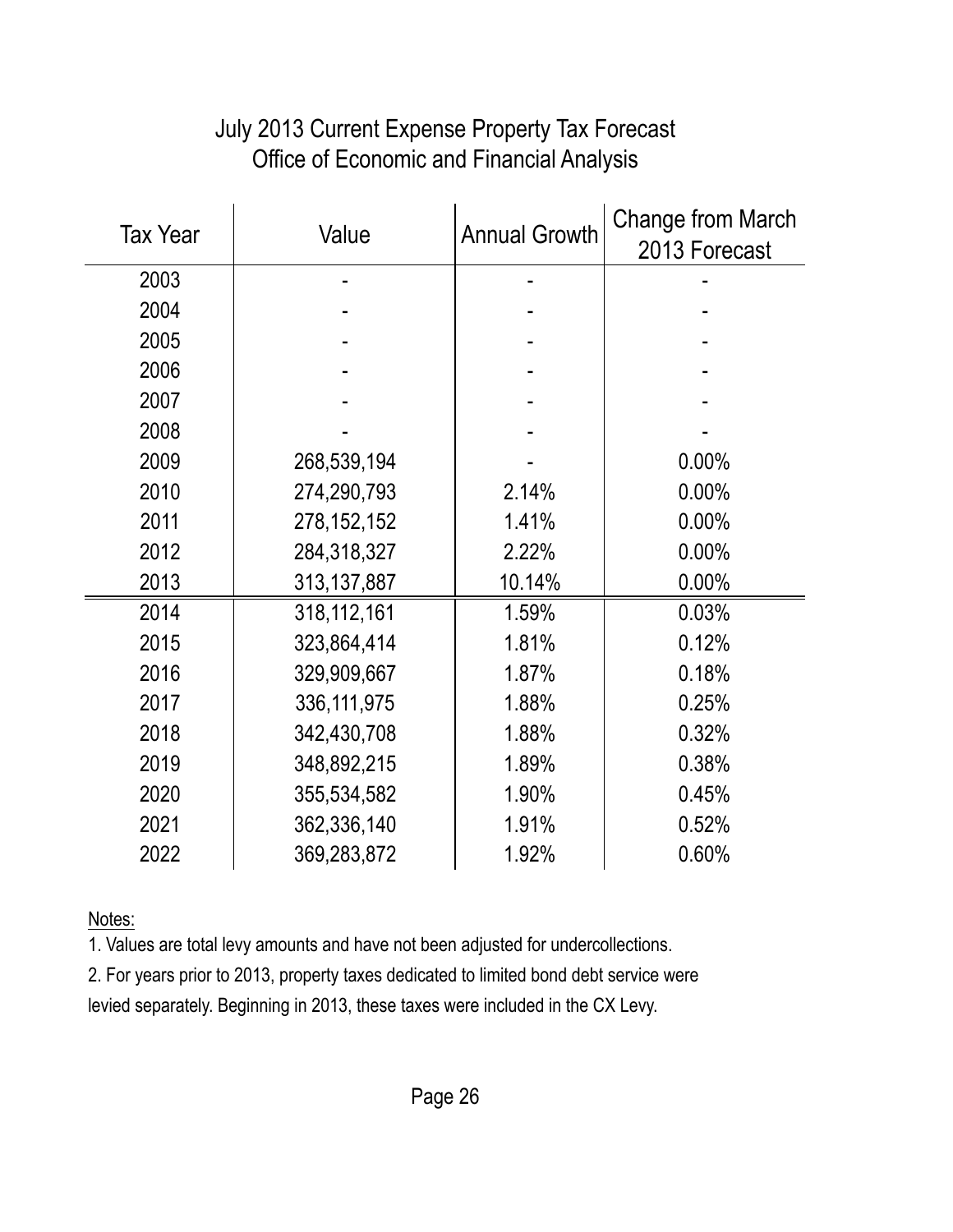| <b>Tax Year</b> | Value     | <b>Annual Growth</b> | Change from March<br>2013 Forecast |
|-----------------|-----------|----------------------|------------------------------------|
| 2003            |           |                      |                                    |
| 2004            | 4,696,875 |                      | 0.00%                              |
| 2005            | 4,841,326 | 3.08%                | 0.00%                              |
| 2006            | 4,987,894 | 3.03%                | 0.00%                              |
| 2007            | 5,148,117 | 3.21%                | 0.00%                              |
| 2008            | 5,328,411 | 3.50%                | 0.00%                              |
| 2009            | 5,509,017 | 3.39%                | 0.00%                              |
| 2010            | 5,640,234 | 2.38%                | 0.00%                              |
| 2011            | 5,737,359 | 1.72%                | 0.00%                              |
| 2012            | 5,838,960 | 1.77%                | 0.00%                              |
| 2013            | 5,944,036 | 1.80%                | 0.00%                              |
| 2014            | 6,044,939 | 1.70%                | $-0.01%$                           |
| 2015            | 6,154,211 | 1.81%                | 0.06%                              |
| 2016            | 6,270,157 | 1.88%                | 0.14%                              |
| 2017            | 6,389,228 | 1.90%                | 0.23%                              |
| 2018            | 6,510,512 | 1.90%                | 0.30%                              |
| 2019            | 6,634,061 | 1.90%                | 0.37%                              |
| 2020            | 6,761,026 | 1.91%                | 0.44%                              |
| 2021            | 6,890,757 | 1.92%                | 0.52%                              |
| 2022            | 7,023,225 | 1.92%                | 0.59%                              |

#### July 2013 Drug Dependency & Mental Health Property Tax Forecast Office of Economic and Financial Analysis

Notes: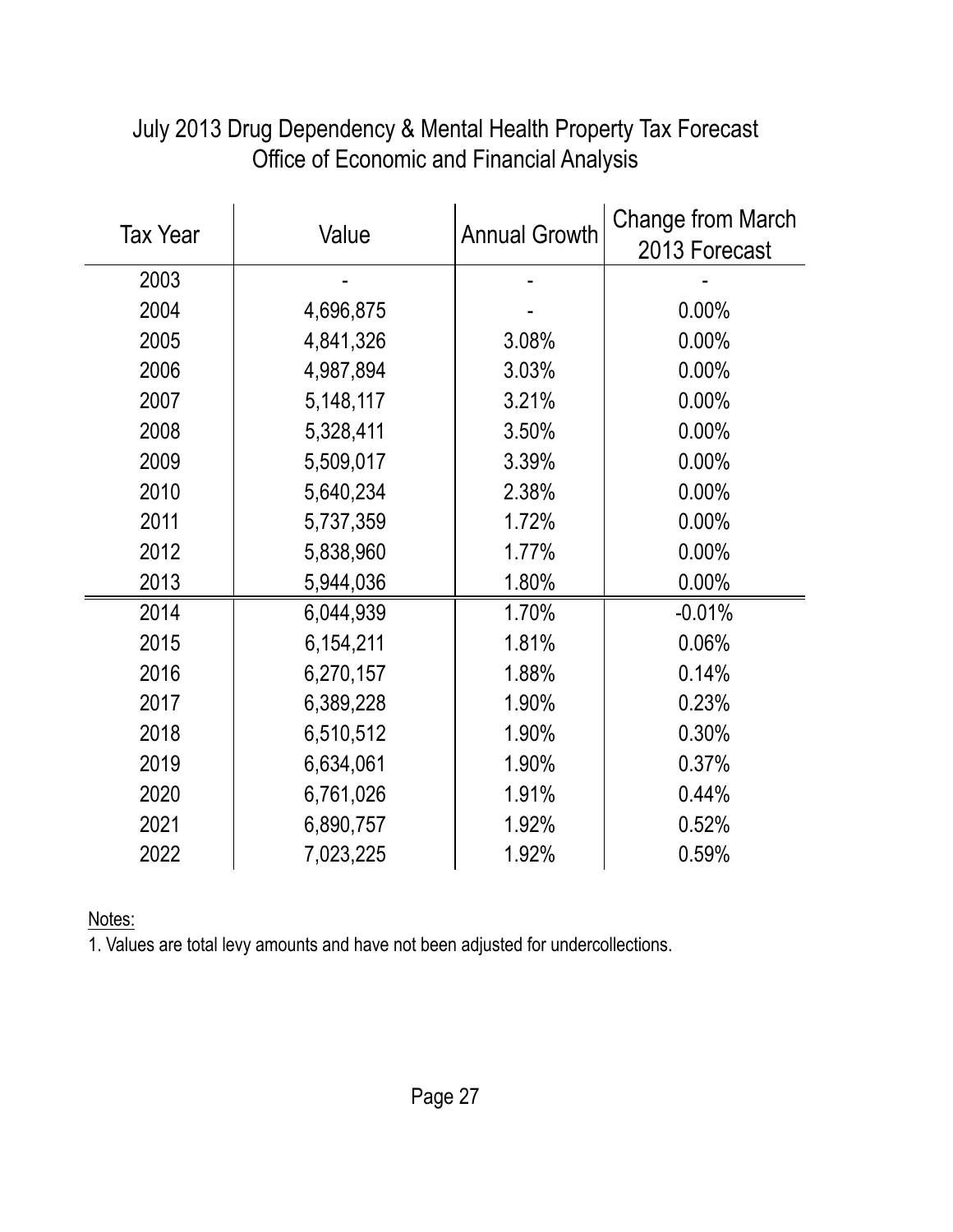| <b>Tax Year</b> | Value     | <b>Annual Growth</b> | <b>Change from March</b><br>2013 Forecast |
|-----------------|-----------|----------------------|-------------------------------------------|
| 2003            |           |                      |                                           |
| 2004            | 2,113,593 |                      | 0.00%                                     |
| 2005            | 2,178,596 | 3.08%                | 0.00%                                     |
| 2006            | 2,244,552 | 3.03%                | 0.00%                                     |
| 2007            | 2,316,652 | 3.21%                | 0.00%                                     |
| 2008            | 2,397,784 | 3.50%                | 0.00%                                     |
| 2009            | 2,479,057 | 3.39%                | 0.00%                                     |
| 2010            | 2,538,104 | 2.38%                | 0.00%                                     |
| 2011            | 2,556,438 | 0.72%                | 0.00%                                     |
| 2012            | 2,601,709 | 1.77%                | 0.00%                                     |
| 2013            | 2,648,529 | 1.80%                | 0.00%                                     |
| 2014            | 2,693,489 | 1.70%                | $-0.01%$                                  |
| 2015            | 2,742,178 | 1.81%                | 0.06%                                     |
| 2016            | 2,793,841 | 1.88%                | 0.14%                                     |
| 2017            | 2,846,897 | 1.90%                | 0.23%                                     |
| 2018            | 2,900,938 | 1.90%                | 0.30%                                     |
| 2019            | 2,955,989 | 1.90%                | 0.37%                                     |
| 2020            | 3,012,562 | 1.91%                | 0.44%                                     |
| 2021            | 3,070,367 | 1.92%                | 0.52%                                     |
| 2022            | 3,129,392 | 1.92%                | 0.59%                                     |

# July 2013 Veterans Aid Property Tax Forecast Office of Economic and Financial Analysis

Notes: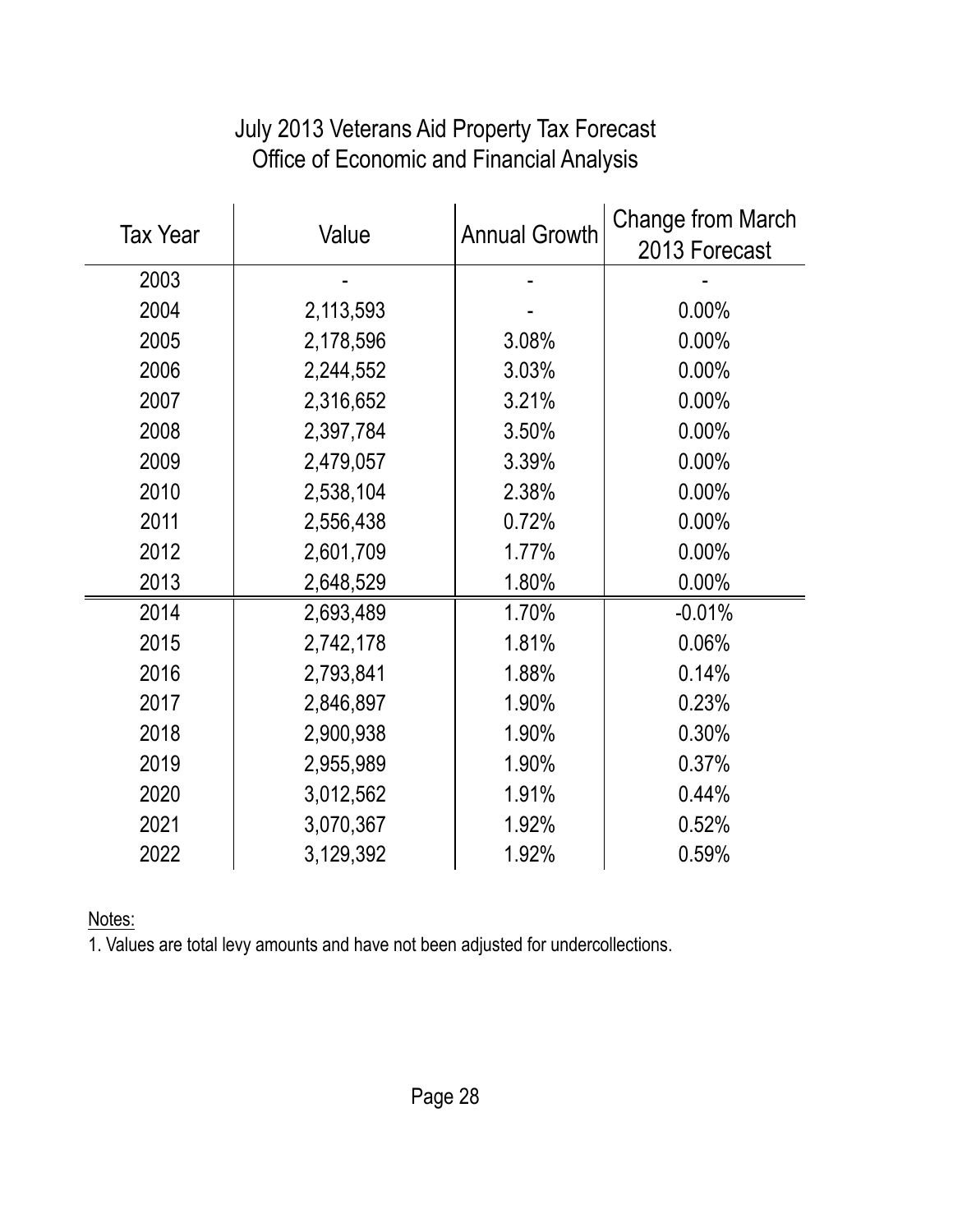| <b>Tax Year</b> | Value  | <b>Annual Growth</b> | Change from March<br>2013 Forecast |
|-----------------|--------|----------------------|------------------------------------|
| 2003            |        |                      |                                    |
| 2004            | 50,000 |                      | 0.00%                              |
| 2005            | 50,000 | 0.00%                | 0.00%                              |
| 2006            | 50,000 | 0.00%                | 0.00%                              |
| 2007            | 50,000 | 0.00%                | 0.00%                              |
| 2008            | 50,000 | 0.00%                | 0.00%                              |
| 2009            | 50,000 | 0.00%                | 0.00%                              |
| 2010            | 50,000 | 0.00%                | 0.00%                              |
| 2011            | 50,000 | 0.00%                | 0.00%                              |
| 2012            | 50,000 | 0.00%                | 0.00%                              |
| 2013            | 50,000 | 0.00%                | 0.00%                              |
| 2014            | 50,000 | 0.00%                | 0.00%                              |
| 2015            | 50,000 | 0.00%                | 0.00%                              |
| 2016            | 50,000 | 0.00%                | 0.00%                              |
| 2017            | 50,000 | 0.00%                | 0.00%                              |
| 2018            | 50,000 | $0.00\%$             | 0.00%                              |
| 2019            | 50,000 | 0.00%                | 0.00%                              |
| 2020            | 50,000 | 0.00%                | 0.00%                              |
| 2021            | 50,000 | 0.00%                | 0.00%                              |
| 2022            | 50,000 | 0.00%                | 0.00%                              |

#### July 2013 Inter County River Improvement Property Tax Forecast Office of Economic and Financial Analysis

Notes: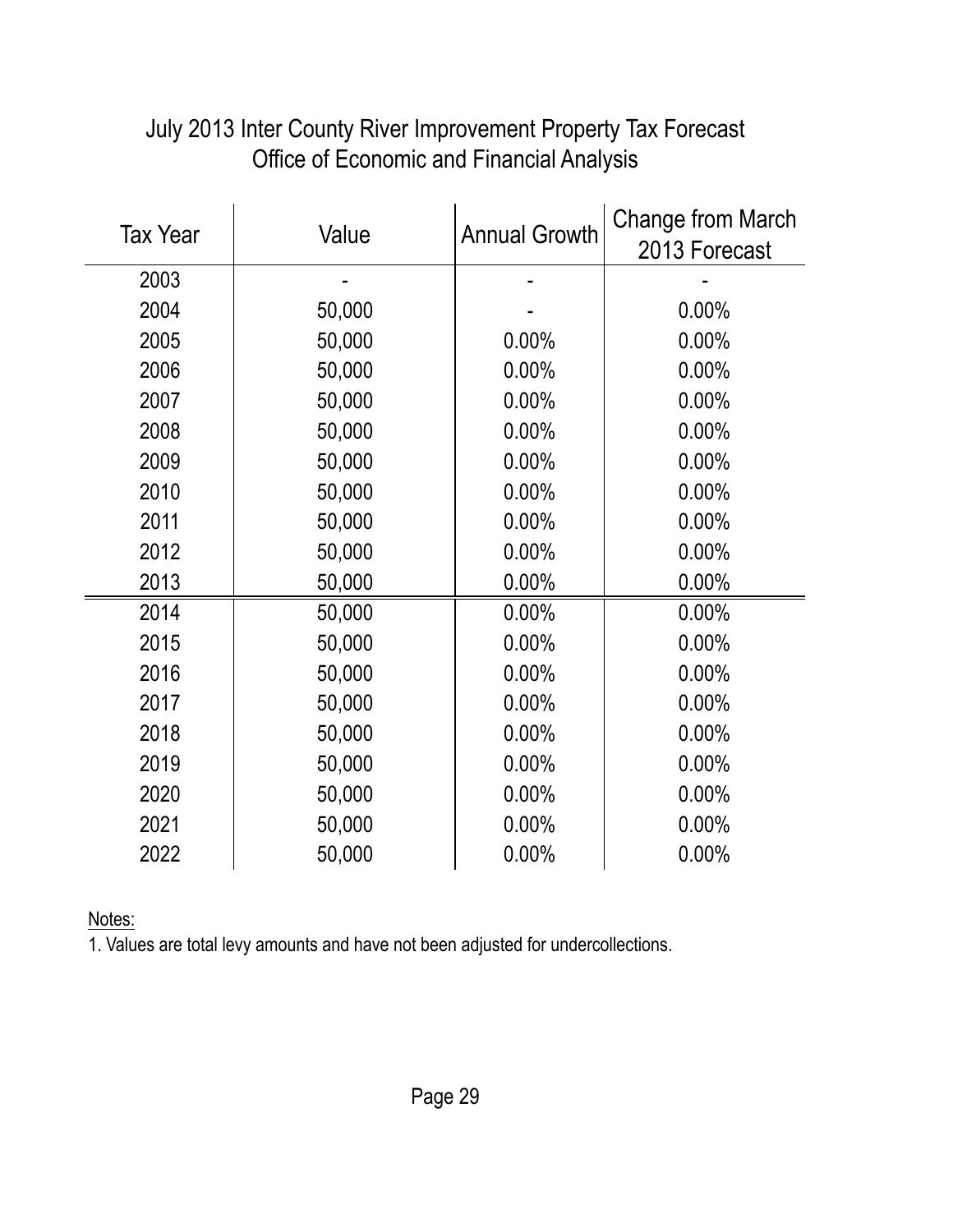| <b>Tax Year</b> | Value      | <b>Annual Growth</b> | <b>Change from March</b><br>2013 Forecast |
|-----------------|------------|----------------------|-------------------------------------------|
| 2003            |            |                      |                                           |
| 2004            | 11,860,390 |                      | 0.00%                                     |
| 2005            | 12,225,166 | 3.08%                | $0.00\%$                                  |
| 2006            |            |                      | 0.00%                                     |
| 2007            | 16,877,743 |                      | 0.00%                                     |
| 2008            | 17,468,824 | 3.50%                | 0.00%                                     |
| 2009            | 17,234,054 | $-1.34%$             | 0.00%                                     |
| 2010            | 15,555,595 | $-9.74%$             | 0.00%                                     |
| 2011            | 11,592,601 | $-25.48%$            | 0.00%                                     |
| 2012            | 11,212,493 | $-3.28%$             | 0.00%                                     |
| 2013            | 18,528,341 | 65.25%               | 0.00%                                     |
| 2014            | 18,992,351 | 2.50%                | $-0.30%$                                  |
| 2015            | 19,544,604 | 2.91%                | $-0.35%$                                  |
| 2016            | 20,159,624 | 3.15%                | $-0.33%$                                  |
| 2017            | 20,811,576 | 3.23%                | $-0.24%$                                  |
| 2018            | 21,479,729 | 3.21%                | $-0.18%$                                  |
| 2019            |            |                      |                                           |
| 2020            |            |                      |                                           |
| 2021            |            |                      |                                           |
| 2022            |            |                      |                                           |

# July 2013 AFIS Lid Lift Forecast Office of Economic and Financial Analysis

Notes:

1. Values are total levy amounts and have not been adjusted for undercollections.

2. AFIS is a six-year lid lift in effect from 2013-2018.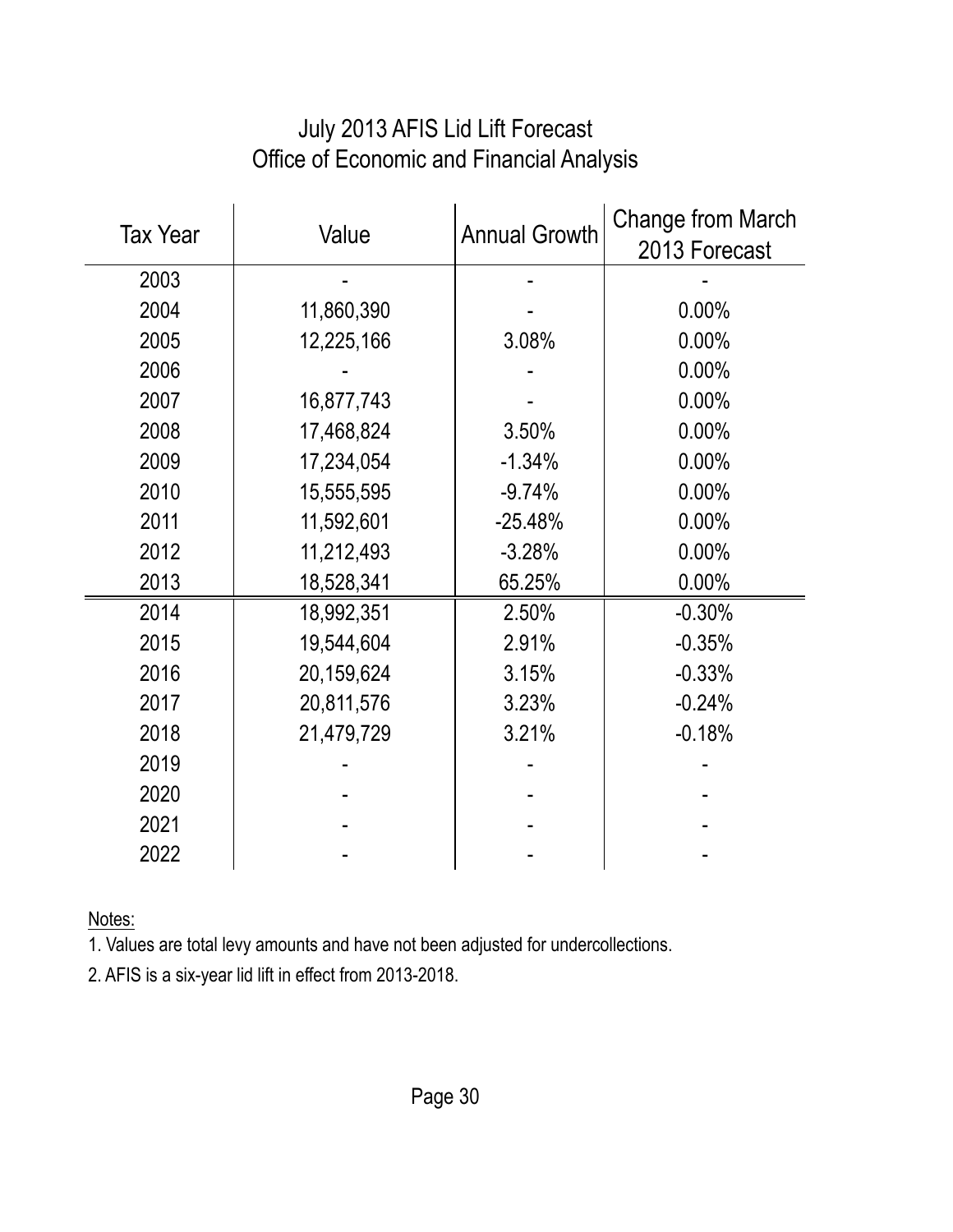#### Tax Year Value Annual Growth Change from March 2013 Forecast 2003 | - - | - | - -2004 11,504,075 - 0.00% 2005 11,857,880 3.08% 0.00% 2006 12,216,871 3.03% 0.00% 2007 12,609,307 3.21% 0.00% 2008 16,973,008 34.61% 0.00% 2009 18,298,175 7.81% 0.00% 2010 18,551,019 1.38% 0.00% 2011 19,130,252 3.12% 0.00% 2012 20,038,193 4.75% 0.00% 2013 20,641,962 3.01% 0.00% 2014 | - - | - | - -2015 | - | - | - | 2016 | - | - | - | 2017 | - | - | - | 2018 | - - | - | - -2019 | - - | - | - -2020 - - - 2021 | - | - | - | 2022 | - - | - | - -

#### July 2013 Parks Operating Lid Lift Forecast Office of Economic and Financial Analysis

Notes:

1. Values are total levy amounts and have not been adjusted for undercollections.

2. The parks operations lid lift expires in 2013.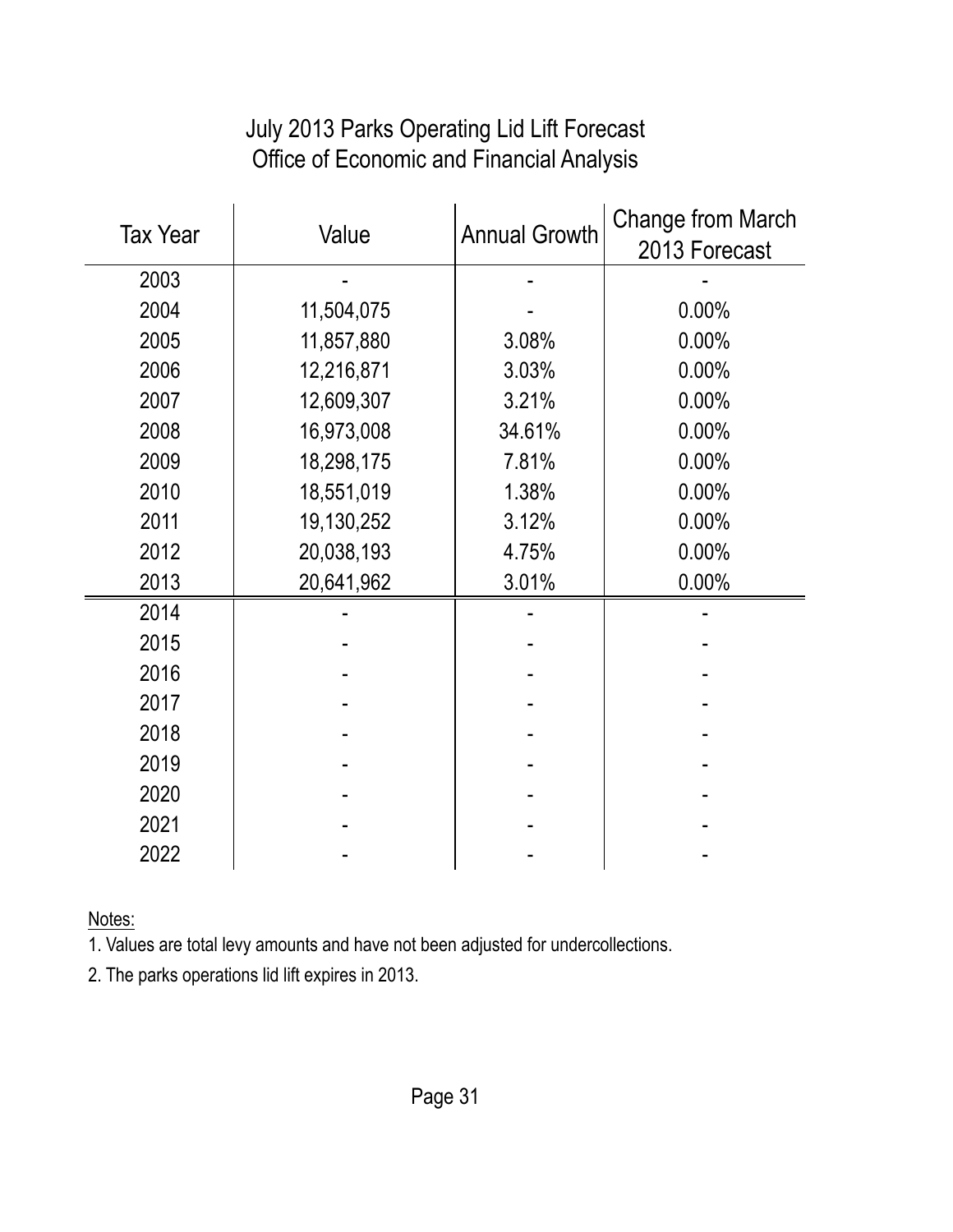#### July 2013 Parks Expansion Lid Lift Forecast Office of Economic and Financial Analysis

| <b>Tax Year</b> | Value      | <b>Annual Growth</b> | <b>Change from March</b><br>2013 Forecast |
|-----------------|------------|----------------------|-------------------------------------------|
| 2003            |            |                      |                                           |
| 2004            |            |                      |                                           |
| 2005            |            |                      |                                           |
| 2006            |            |                      |                                           |
| 2007            |            |                      |                                           |
| 2008            | 16,973,008 |                      | 0.00%                                     |
| 2009            | 18,298,175 | 7.81%                | 0.00%                                     |
| 2010            | 18,551,019 | 1.38%                | 0.00%                                     |
| 2011            | 19,130,252 | 3.12%                | 0.00%                                     |
| 2012            | 20,038,193 | 4.75%                | 0.00%                                     |
| 2013            | 20,641,962 | 3.01%                | 0.00%                                     |
| 2014            |            |                      |                                           |
| 2015            |            |                      |                                           |
| 2016            |            |                      |                                           |
| 2017            |            |                      |                                           |
| 2018            |            |                      |                                           |
| 2019            |            |                      |                                           |
| 2020            |            |                      |                                           |
| 2021            |            |                      |                                           |
| 2022            |            |                      |                                           |

Notes:

1. Values are total levy amounts and have not been adjusted for undercollections.

2. The parks expansion lid lift expires in 2013.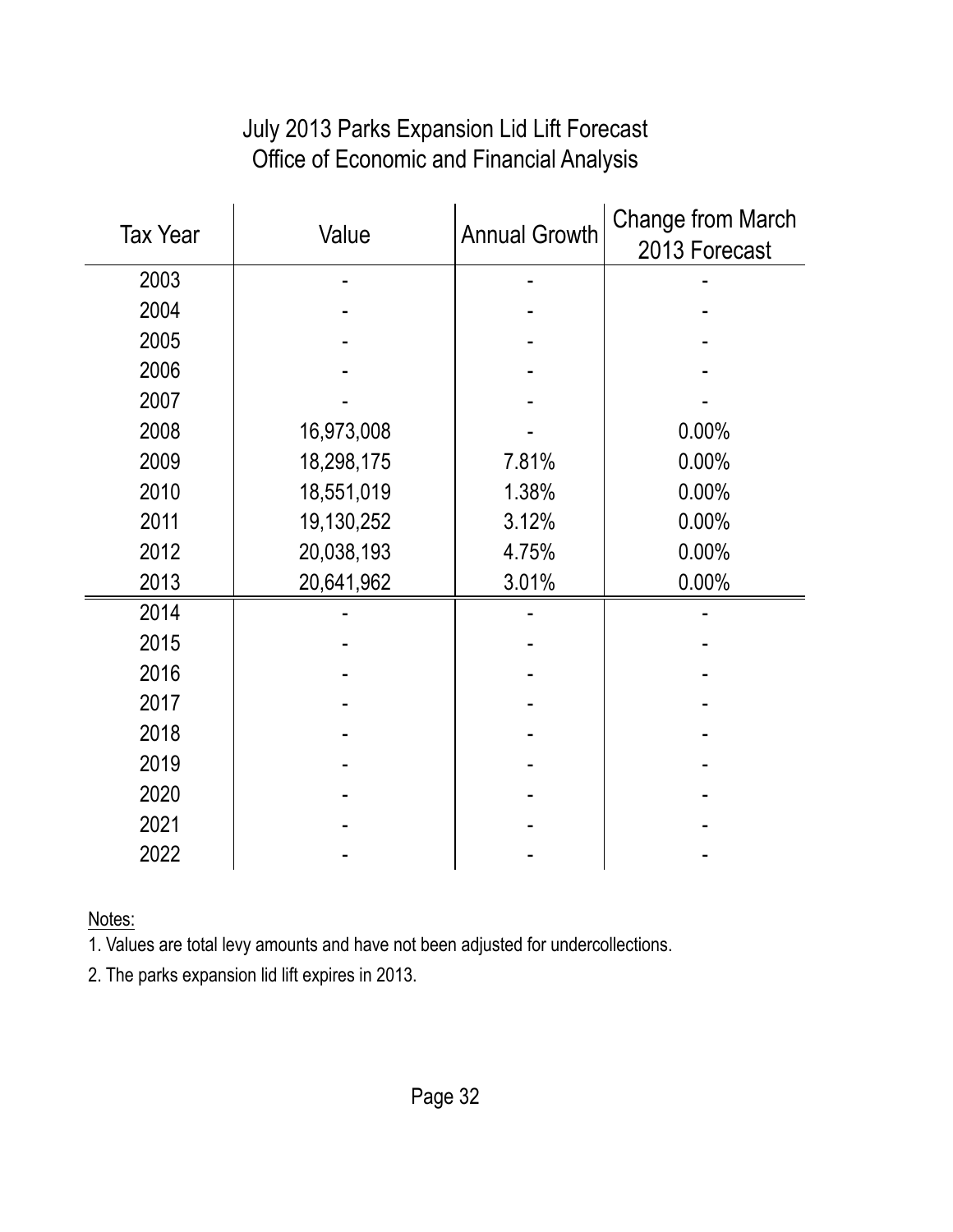| <b>Tax Year</b> | Value      | <b>Annual Growth</b> | Change from March<br>2013 Forecast |
|-----------------|------------|----------------------|------------------------------------|
| 2003            |            |                      |                                    |
| 2004            |            |                      |                                    |
| 2005            |            |                      |                                    |
| 2006            |            |                      |                                    |
| 2007            |            |                      |                                    |
| 2008            |            |                      |                                    |
| 2009            |            |                      |                                    |
| 2010            |            |                      |                                    |
| 2011            |            |                      |                                    |
| 2012            |            |                      |                                    |
| 2013            | 21,908,512 |                      | 0.00%                              |
| 2014            | 22,280,420 | 1.70%                | $-0.01%$                           |
| 2015            | 22,679,292 | 1.79%                | 0.04%                              |
| 2016            | 23,100,537 | 1.86%                | 0.10%                              |
| 2017            | 23,532,789 | 1.87%                | 0.16%                              |
| 2018            | 23,972,801 | 1.87%                | 0.20%                              |
| 2019            | 24,422,281 | 1.87%                | 0.25%                              |
| 2020            | 24,884,031 | 1.89%                | 0.30%                              |
| 2021            | 25,356,401 | 1.90%                | 0.35%                              |
| 2022            |            |                      |                                    |

# July 2013 Children and Family Justice Center Lid Lift Forecast Office of Economic and Financial Analysis

Notes:

1. Values are total levy amounts and have not been adjusted for undercollections.

2. The C&FJC lid lift is a nine-year lid lift in effect from 2013-2021.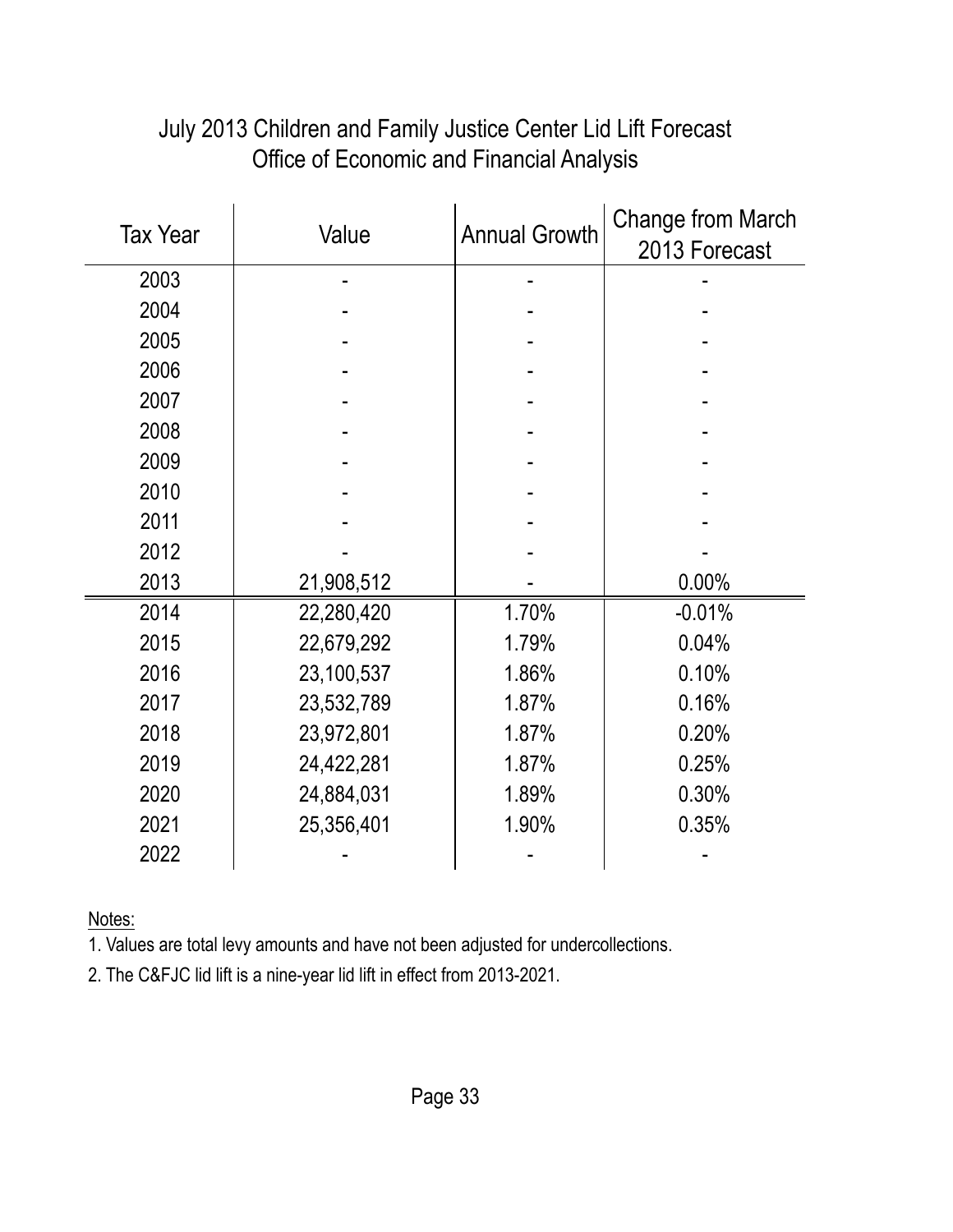| <b>Tax Year</b> | Value      | <b>Annual Growth</b> | <b>Change from March</b><br>2013 Forecast |
|-----------------|------------|----------------------|-------------------------------------------|
| 2003            |            |                      |                                           |
| 2004            |            |                      |                                           |
| 2005            |            |                      |                                           |
| 2006            | 13,448,844 |                      | 0.00%                                     |
| 2007            | 13,880,852 | 3.21%                | 0.00%                                     |
| 2008            | 14,366,946 | 3.50%                | 0.00%                                     |
| 2009            | 14,853,888 | 3.39%                | 0.00%                                     |
| 2010            | 15,207,674 | 2.38%                | 0.00%                                     |
| 2011            | 15,469,686 | 1.72%                | 0.00%                                     |
| 2012            | 15,882,255 | 2.67%                | 0.00%                                     |
| 2013            | 16,409,992 | 3.32%                | 0.00%                                     |
| 2014            | 16,816,558 | 2.48%                | $-0.86%$                                  |
| 2015            | 17,305,547 | 2.91%                | $-0.91%$                                  |
| 2016            | 17,850,113 | 3.15%                | $-0.89%$                                  |
| 2017            | 18,427,369 | 3.23%                | $-0.80%$                                  |
| 2018            |            |                      |                                           |
| 2019            |            |                      |                                           |
| 2020            |            |                      |                                           |
| 2021            |            |                      |                                           |
| 2022            |            |                      |                                           |

#### July 2013 Veterans and Human Services Lid Lift Forecast Office of Economic and Financial Analysis

Notes:

1. Values are total levy amounts and have not been adjusted for undercollections.

2. The V&HS lid lift is a six-year lid lift in effect from 2012-2017.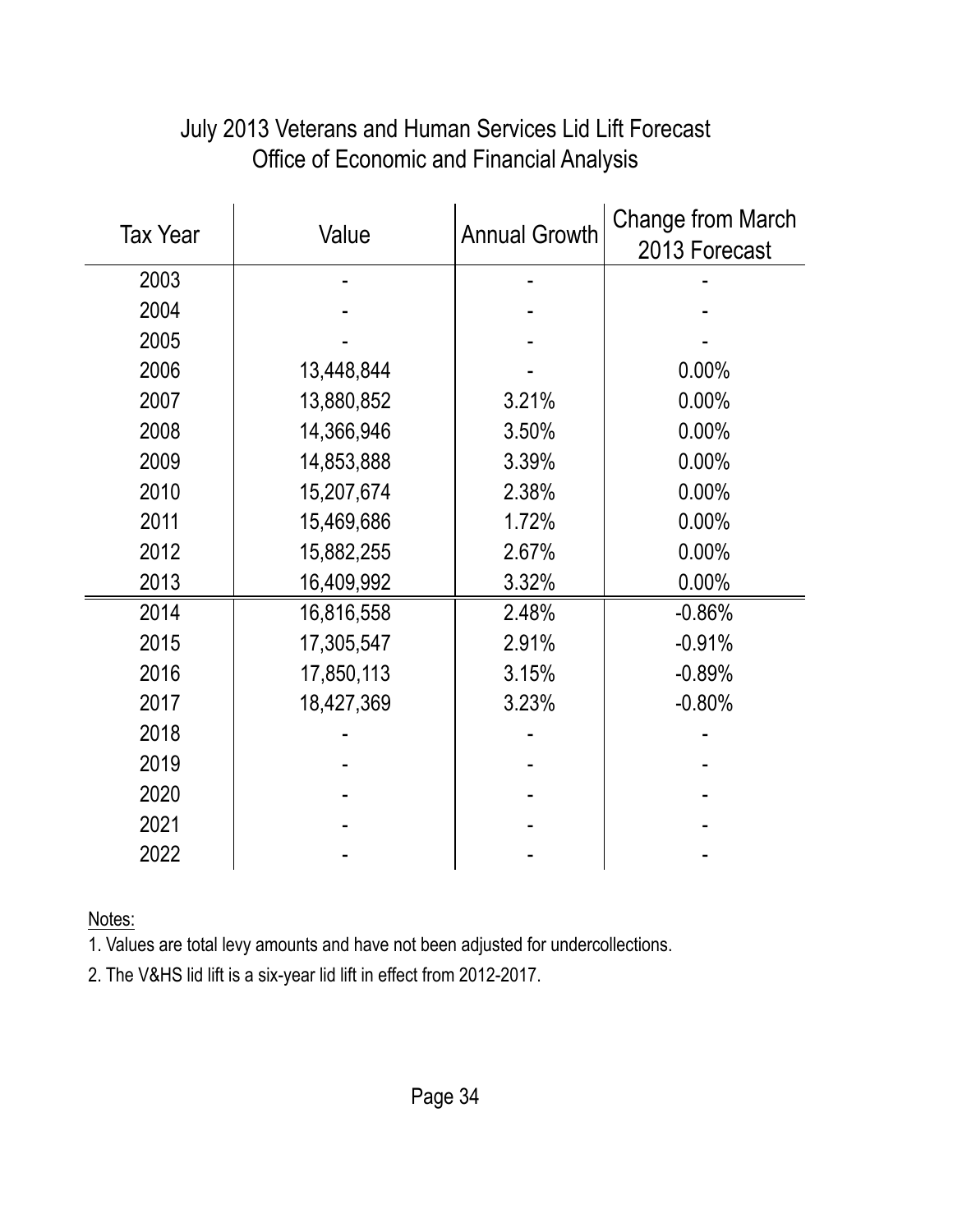| <b>Tax Year</b> | Value       | <b>Annual Growth</b> | <b>Change from March</b><br>2013 Forecast |
|-----------------|-------------|----------------------|-------------------------------------------|
| 2003            |             |                      |                                           |
| 2004            | 55,703,623  |                      | 0.00%                                     |
| 2005            | 57,448,128  | 3.13%                | 0.00%                                     |
| 2006            | 59,125,468  | 2.92%                | 0.00%                                     |
| 2007            | 61,271,823  | 3.63%                | 0.00%                                     |
| 2008            | 101,838,056 | 66.21%               | 0.00%                                     |
| 2009            | 105,583,802 | 3.68%                | 0.00%                                     |
| 2010            | 102,097,238 | $-3.30%$             | 0.00%                                     |
| 2011            | 98,589,189  | $-3.44%$             | 0.00%                                     |
| 2012            | 95,268,834  | $-3.37%$             | 0.00%                                     |
| 2013            | 93,870,870  | $-1.47%$             | 0.00%                                     |
| 2014            |             |                      |                                           |
| 2015            |             |                      |                                           |
| 2016            |             |                      |                                           |
| 2017            |             |                      |                                           |
| 2018            |             |                      |                                           |
| 2019            |             |                      |                                           |
| 2020            |             |                      |                                           |
| 2021            |             |                      |                                           |
| 2022            |             |                      |                                           |

July 2013 Emergency Medical Services (EMS) Property Tax Forecast Office of Economic and Financial Analysis

Notes:

1. Values are total levy amounts and have not been adjusted for undercollections.

2. The EMS levy expires in 2013.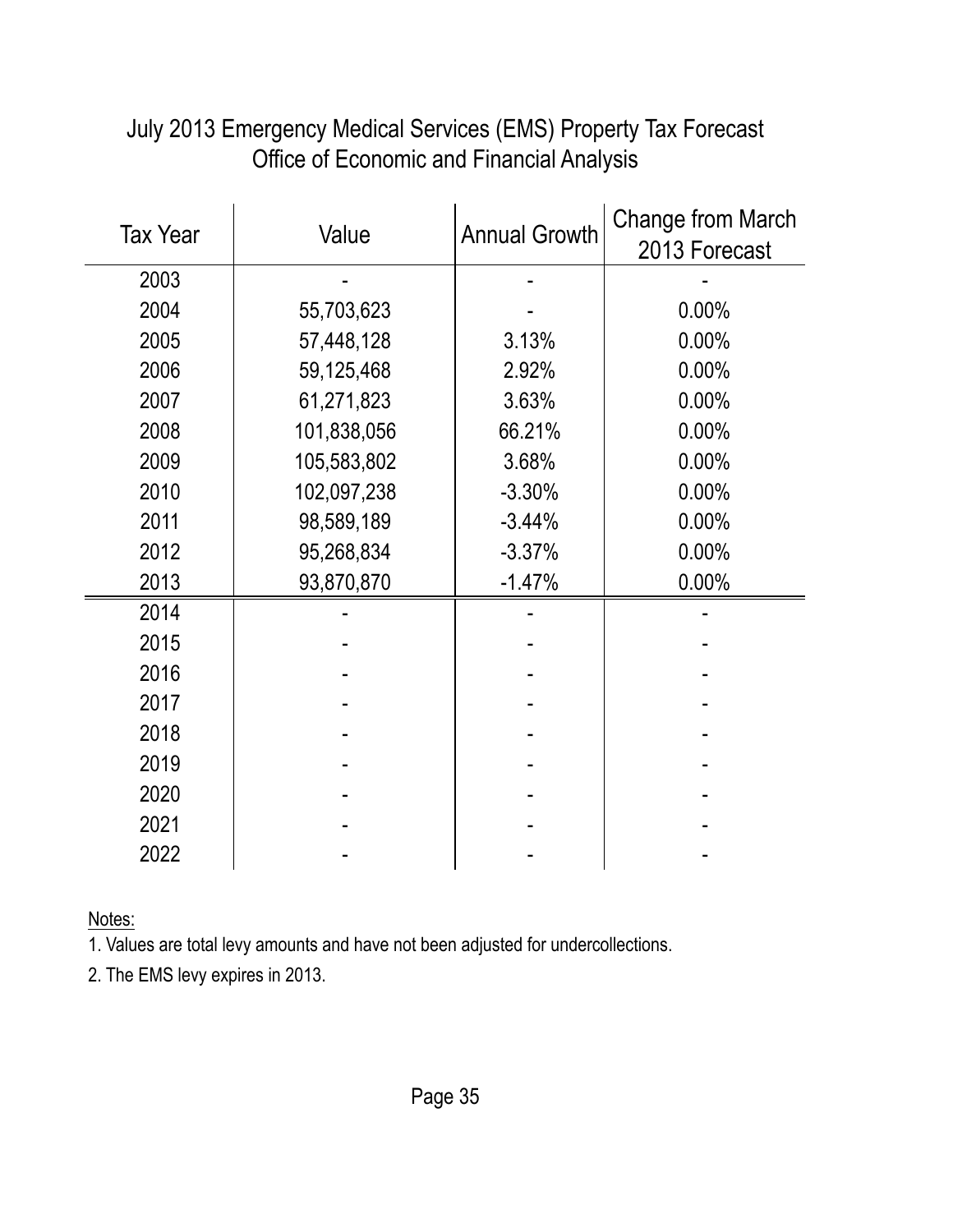| <b>Tax Year</b> | Value      | <b>Annual Growth</b> | Change from March<br>2013 Forecast |
|-----------------|------------|----------------------|------------------------------------|
| 2003            |            |                      |                                    |
| 2004            | 13,908,400 |                      | 0.00%                              |
| 2005            | 14,349,780 | 3.17%                | $0.00\%$                           |
| 2006            | 14,759,876 | 2.86%                | $0.00\%$                           |
| 2007            | 15,259,661 | 3.39%                | 0.00%                              |
| 2008            | 15,755,647 | 3.25%                | 0.00%                              |
| 2009            | 16,360,030 | 3.84%                | $0.00\%$                           |
| 2010            | 16,738,720 | 2.31%                | $0.00\%$                           |
| 2011            | 17,061,273 | 1.93%                | 0.00%                              |
| 2012            | 17,416,782 | 2.08%                | $0.00\%$                           |
| 2013            | 17,566,647 | 0.86%                | 0.00%                              |
| 2014            | 17,867,269 | 1.71%                | $-0.76%$                           |
| 2015            | 18,188,676 | 1.80%                | $-0.74%$                           |
| 2016            | 18,529,611 | 1.87%                | $-0.69%$                           |
| 2017            | 18,877,090 | 1.88%                | $-0.65%$                           |
| 2018            | 19,232,759 | 1.88%                | $-0.63%$                           |
| 2019            | 19,593,722 | 1.88%                | $-0.61%$                           |
| 2020            | 19,967,791 | 1.91%                | $-0.59%$                           |
| 2021            | 20,349,632 | 1.91%                | $-0.57%$                           |
| 2022            | 20,740,328 | 1.92%                | $-0.54%$                           |

#### July 2013 Conservation Futures Property Tax Forecast Office of Economic and Financial Analysis

Notes: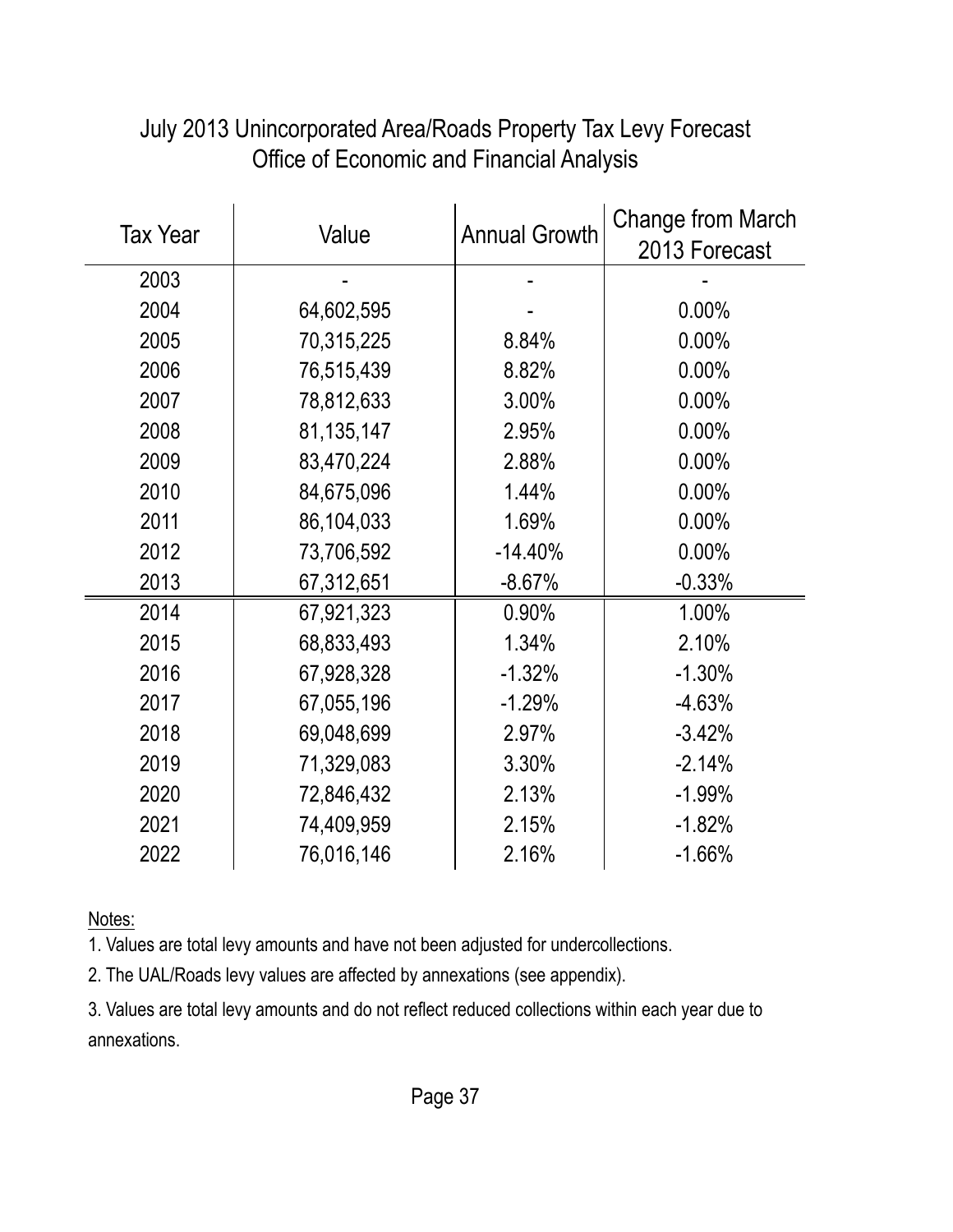| <b>Tax Year</b> | Value      | <b>Annual Growth</b> | Change from March<br>2013 Forecast |
|-----------------|------------|----------------------|------------------------------------|
| 2003            |            |                      |                                    |
| 2004            |            |                      |                                    |
| 2005            |            |                      |                                    |
| 2006            |            |                      |                                    |
| 2007            |            |                      |                                    |
| 2008            |            |                      |                                    |
| 2009            |            |                      |                                    |
| 2010            |            |                      |                                    |
| 2011            | 36,070,313 |                      | 0.00%                              |
| 2012            | 36,896,149 | 2.29%                | 0.00%                              |
| 2013            | 41,346,031 | 12.06%               | $0.00\%$                           |
| 2014            | 42,047,890 | 1.70%                | 0.05%                              |
| 2015            | 42,800,630 | 1.79%                | 0.11%                              |
| 2016            | 43,595,603 | 1.86%                | 0.16%                              |
| 2017            | 44,411,344 | 1.87%                | 0.22%                              |
| 2018            | 45,241,742 | 1.87%                | 0.27%                              |
| 2019            | 46,090,005 | 1.87%                | 0.32%                              |
| 2020            | 46,961,436 | 1.89%                | 0.37%                              |
| 2021            | 47,852,877 | 1.90%                | 0.42%                              |
| 2022            | 48,763,542 | 1.90%                | 0.48%                              |

## July 2013 Flood District Property Tax Forecast Office of Economic and Financial Analysis

Notes: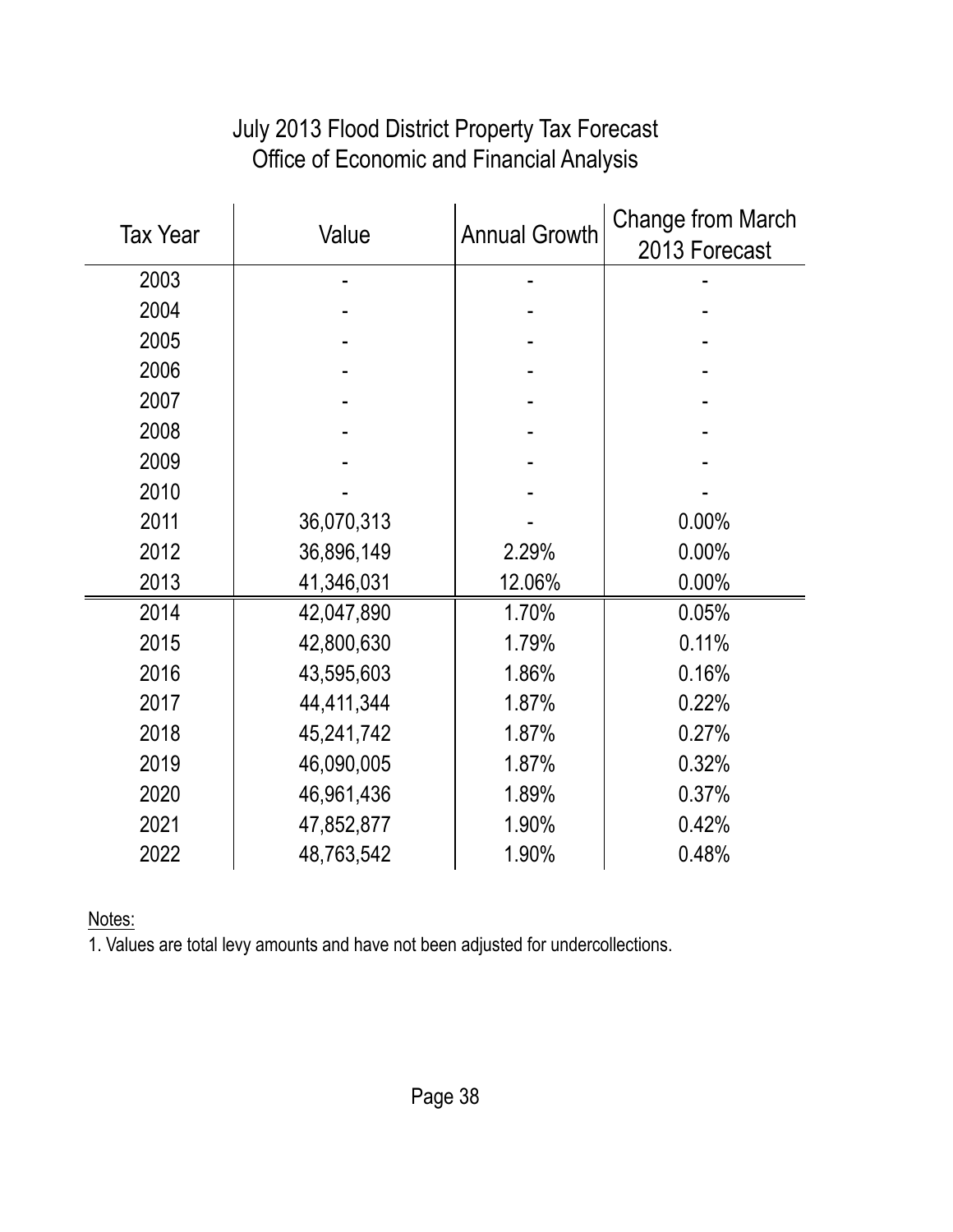#### July 2013 Ferry District Property Tax Forecast Office of Economic and Financial Analysis

| <b>Tax Year</b> | Value     | <b>Annual Growth</b> | Change from March<br>2013 Forecast |
|-----------------|-----------|----------------------|------------------------------------|
| 2003            |           |                      |                                    |
| 2004            |           |                      |                                    |
| 2005            |           |                      |                                    |
| 2006            |           |                      |                                    |
| 2007            |           |                      |                                    |
| 2008            |           |                      |                                    |
| 2009            |           |                      |                                    |
| 2010            |           |                      |                                    |
| 2011            | 1,183,252 |                      | 0.00%                              |
| 2012            | 1,183,252 | 0.00%                | 0.00%                              |
| 2013            | 1,183,252 | 0.00%                | 0.00%                              |
| 2014            | 1,203,473 | 1.71%                | $-0.01%$                           |
| 2015            | 1,225,017 | 1.79%                | 0.04%                              |
| 2016            | 1,247,770 | 1.86%                | 0.10%                              |
| 2017            | 1,271,118 | 1.87%                | 0.16%                              |
| 2018            | 1,294,885 | 1.87%                | 0.20%                              |
| 2019            | 1,319,164 | 1.87%                | 0.25%                              |
| 2020            | 1,344,106 | 1.89%                | 0.30%                              |
| 2021            | 1,369,620 | 1.90%                | 0.35%                              |
| 2022            | 1,395,684 | 1.90%                | 0.41%                              |

Notes: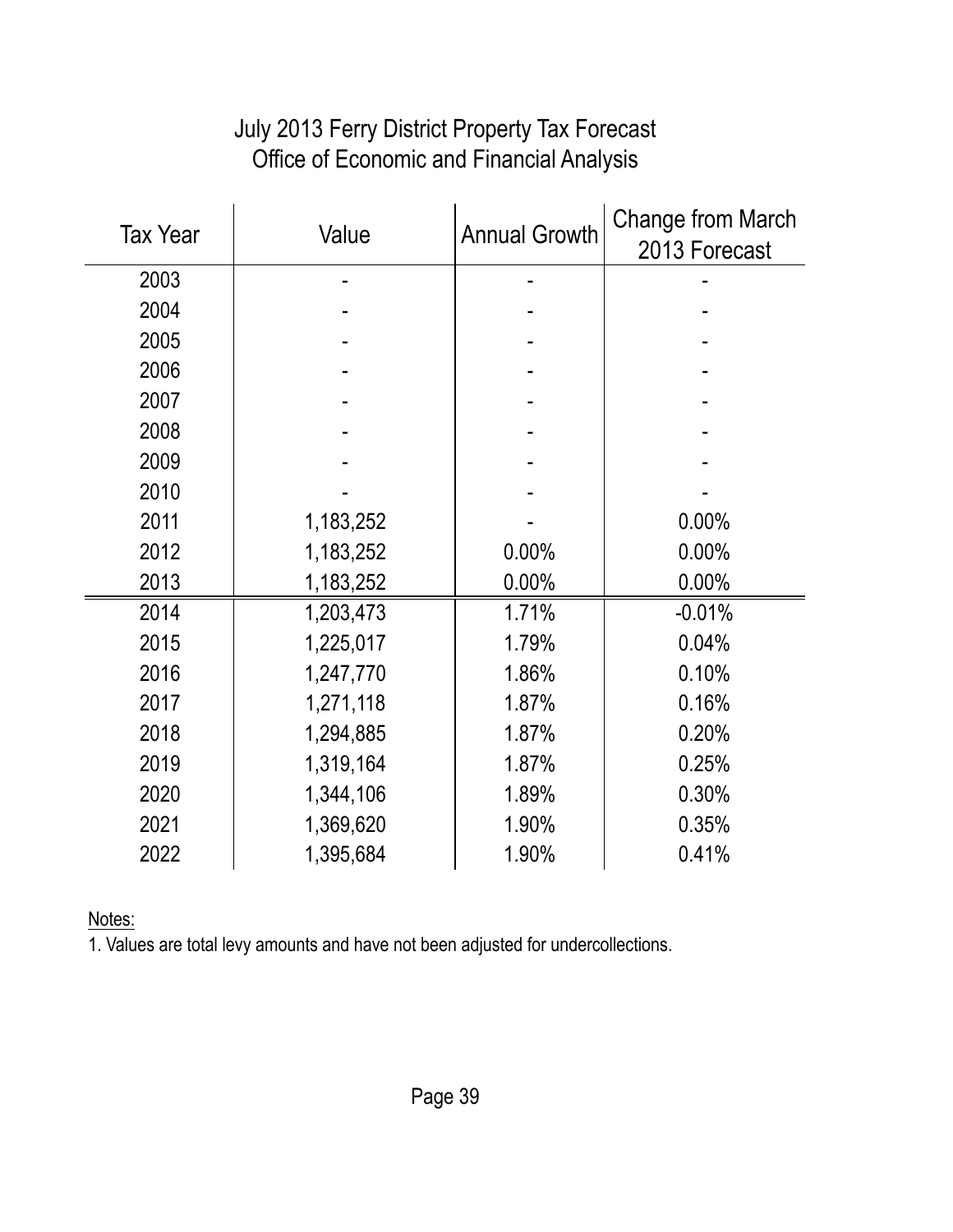#### July 2013 Transit Property Tax Forecast Office of Economic and Financial Analysis

| <b>Tax Year</b> | Value      | <b>Annual Growth</b> | Change from March<br>2013 Forecast |
|-----------------|------------|----------------------|------------------------------------|
| 2003            |            |                      |                                    |
| 2004            |            |                      |                                    |
| 2005            |            |                      |                                    |
| 2006            |            |                      |                                    |
| 2007            |            |                      |                                    |
| 2008            |            |                      |                                    |
| 2009            |            |                      |                                    |
| 2010            | 22,122,922 |                      | 0.00%                              |
| 2011            | 22,623,470 | 2.26%                | 0.00%                              |
| 2012            | 23,823,382 | 5.30%                | 0.00%                              |
| 2013            | 23,473,405 | $-1.47%$             | 0.00%                              |
| 2014            | 24,904,859 | 6.10%                | 2.21%                              |
| 2015            | 25,438,987 | 2.14%                | 2.32%                              |
| 2016            | 25,913,586 | 1.87%                | 2.38%                              |
| 2017            | 26,400,534 | 1.88%                | 2.44%                              |
| 2018            | 26,896,572 | 1.88%                | 2.49%                              |
| 2019            | 27,403,709 | 1.89%                | 2.54%                              |
| 2020            | 27,924,993 | 1.90%                | 2.59%                              |
| 2021            | 28,458,679 | 1.91%                | 2.64%                              |
| 2022            | 29,003,835 | 1.92%                | 2.70%                              |

Notes: